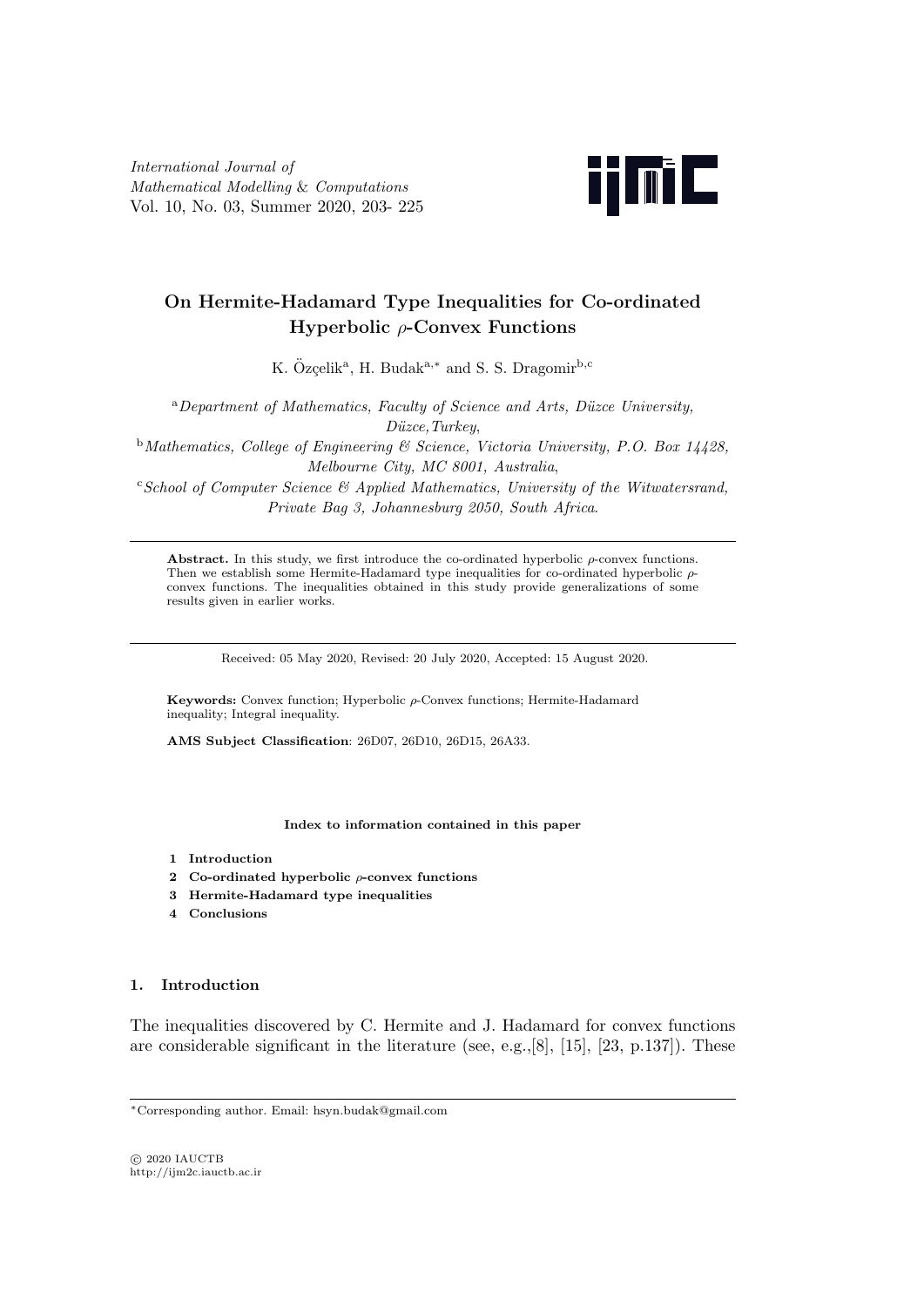inequalities state that if  $f: I \to \mathbb{R}$  is a convex function on the interval *I* of real numbers and  $a, b \in I$  with  $a < b$ , then

$$
f\left(\frac{a+b}{2}\right) \leqslant \frac{1}{b-a} \int\limits_{a}^{b} f(x)dx \leqslant \frac{f\left(a\right) + f\left(b\right)}{2}.\tag{1}
$$

Both inequalities hold in the reversed direction if *f* is concave. We note that Hermite-Hadamard inequality may be regarded as a refinement of the concept of convexity and it follows easily from Jensen's inequality.

The paper is organized as follows. After giving definition of co-ordinated convex functions and related Hermite-Hadamard inequality, we present hyperbolic *ρ*-convex functions and Hermite-Hadamard type inequalities for this kind of convexity. In Section 2, we introduce the concept of co-ordinated hyperbolic *ρ*-convex functions. We also prove a lemma which will be frequently used next sections. Some Hermite-Hadamard type inequalities for co-ordinated hyperbolic *ρ*-convex functions are obtained and some special cases of the results are also given in Section 3. Finally, some conclusions and further directions of research are discussed in Section 4.

A formal definition for co-ordinated convex function may be stated as follows:

**Definition 1.1** A function  $f: \Delta \to \mathbb{R}$  is called co-ordinated convex on  $\Delta$ , for all  $(x, u), (y, v) \in \Delta$  and  $t, s \in [0, 1]$ , if it satisfies the following inequality:

$$
f(tx + (1-t) y, su + (1-s) v)
$$
  

$$
\leq ts \ f(x, u) + t(1-s)f(x, v) + s(1-t)f(y, u) + (1-t)(1-s)f(y, v).
$$
  
(2)

The mapping *f* is a co-ordinated concave on  $\Delta$  if the inequality (2) holds in reversed direction for all  $t, s \in [0, 1]$  and  $(x, u), (y, v) \in \Delta$ .

In [10], Dragomir proved the following inequalities which are Hermite-Hadamard type inequalities for co-ordinated convex functions on the rectangle from the plane  $\mathbb{R}^2$ .

**Theorem 1.1** Suppose that  $f : \Delta \to \mathbb{R}$  is co-ordinated convex, then we have the following inequalities:

$$
f\left(\frac{a+b}{2}, \frac{c+d}{2}\right) \leq \frac{1}{2} \left[ \frac{1}{b-a} \int_{a}^{b} f\left(x, \frac{c+d}{2}\right) dx + \frac{1}{d-c} \int_{c}^{d} f\left(\frac{a+b}{2}, y\right) dy \right]
$$
  

$$
\leq \frac{1}{(b-a)(d-c)} \int_{a}^{b} \int_{c}^{d} f(x, y) dy dx \qquad (3)
$$
  

$$
\leq \frac{1}{4} \left[ \frac{1}{b-a} \int_{a}^{b} f(x, c) dx + \frac{1}{b-a} \int_{a}^{b} f(x, d) dx + \frac{1}{d-c} \int_{c}^{d} f(a, y) dy + \frac{1}{d-c} \int_{c}^{d} f(b, y) dy \right]
$$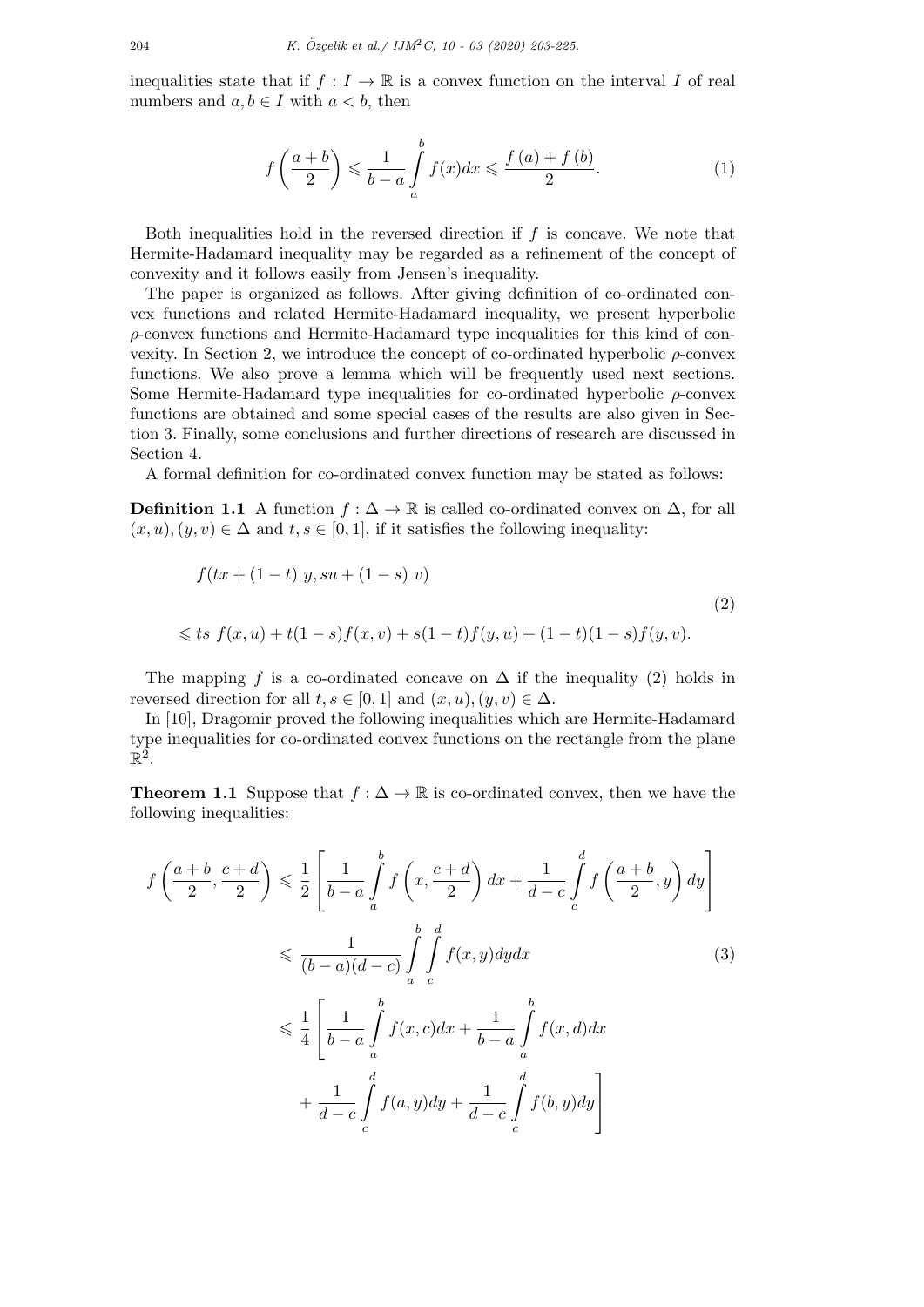$$
\leqslant \frac{f(a,c)+f(a,d)+f(b,c)+f(b,d)}{4}.
$$

The above inequalities are sharp. The inequalities in (3) hold in reverse direction if the mapping *f* is a co-ordinated concave mapping.

Over the years, the numerous studies have focused on establishing generalization of the inequality (1) and (3). For some of them, please see  $([1]-[7], [16]-[22], [24]-$ [30]).

## **1.1** *Hyperbolic rho-convex functions*

First, we give the definition of hyperbolic *ρ*-convex functions and some related inequalities. Then we define the co-ordinated hyperbolic  $\rho$ -convex functions.

**Definition 1.2** [9] A function  $f: I \to \mathbb{R}$  is said to be hyperbolic  $\rho$ -convex, if for any arbitrary closed subinterval  $[a, b]$  of  $I$  such that we have

$$
f(x) \leqslant \frac{\sinh\left[\rho\left(b-x\right)\right]}{\sinh\left[\rho\left(b-a\right)\right]}f(a) + \frac{\sinh\left[\rho\left(x-a\right)\right]}{\sinh\left[\rho\left(b-a\right)\right]}f(b)
$$
\n<sup>(4)</sup>

for all  $x \in [a, b]$ . If we take  $x = (1 - t)a + tb$ ,  $t \in [0, 1]$  in (4), then the condition (4) becomes

$$
f((1-t)a + tb) \le \frac{\sinh[\rho(1-t)(b-a)]}{\sinh[\rho(b-a)]} f(a) + \frac{\sinh[\rho t(b-a)]}{\sinh[\rho(b-a)]} f(b).
$$
 (5)

If the inequality (4) holds with " $\geq$ ", then the function will be called hyperbolic *ρ*-concave on *I.*

The following Hermite-Hadamard inequality for hyperbolic *ρ*-convex function is proved by Dragomir in [9].

**Theorem 1.2** Suppose that  $f: I \to \mathbb{R}$  is hyperbolic  $\rho$ -convex on *I*. Then for any  $a, b \in I$ , we have

$$
\frac{2}{\rho} f\left(\frac{a+b}{2}\right) \sinh\left[\frac{\rho\left(b-a\right)}{2}\right] \leqslant \int\limits_{a}^{b} f(x)dx \leqslant \frac{f(a)+f(b)}{\rho} \tanh\left[\frac{\rho\left(b-a\right)}{2}\right].\tag{6}
$$

Moreover in [9], Dragomir proved the following another version of Hermite Hadamard type inequalities for hyperbolic *ρ*-convex functions.

**Theorem 1.3** Assume that  $f: I \to \mathbb{R}$  is hyperbolic  $\rho$ -convex on *I*. Then for any  $a, b \in I$ , we have

$$
f\left(\frac{a+b}{2}\right) \leqslant \frac{1}{b-a} \int\limits_{a}^{b} f(x) \sec h\left[\rho\left(x - \frac{a+b}{2}\right)\right] dx \leqslant \frac{f(a) + f(b)}{2} \sec h\left[\frac{\rho\left(b-a\right)}{2}\right] \tag{7}
$$

For the other inequalities for hyperbolic *ρ*-convex functions, please refer to ([11]-  $[14]$ ).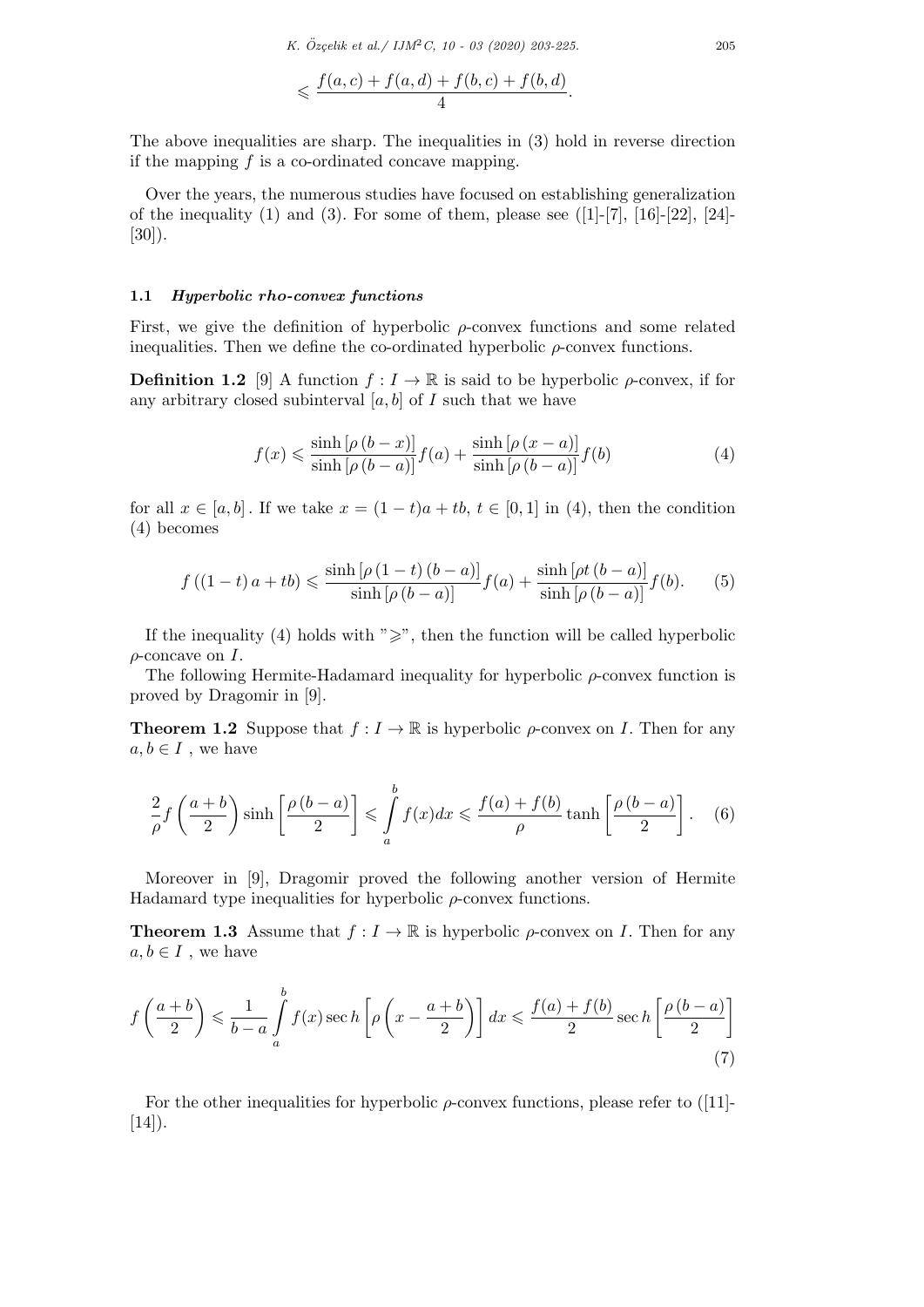## **2. Co-ordinated hyperbolic** *ρ***-convex functions**

In this section we introduce the concept of co-ordinated hyperbolic *ρ*-convex functions.

**Definition 2.1** A function  $f : \Delta =: [a, b] \times [c, d] \rightarrow \mathbb{R}$  is said to co-ordinated hyperbolic  $\rho$ -convex on  $\Delta$ , if the inequality

$$
f(x,y) \leq \frac{\sinh [ \rho_1 (b-x)]}{\sinh [ \rho_1 (b-a)]} \frac{\sinh [ \rho_2 (d-y)]}{\sinh [ \rho_2 (d-c)]} f(a,c)
$$
\n
$$
+ \frac{\sinh [ \rho_1 (b-x)]}{\sinh [ \rho_1 (b-a)]} \frac{\sinh [ \rho_2 (y-c)]}{\sinh [ \rho_2 (d-c)]} f(a,d)
$$
\n
$$
+ \frac{\sinh [ \rho_1 (x-a)]}{\sinh [ \rho_1 (b-a)]} \frac{\sinh [ \rho_2 (d-y)]}{\sinh [ \rho_2 (d-c)]} f(b,c)
$$
\n
$$
+ \frac{\sinh [ \rho_1 (x-a)]}{\sinh [ \rho_1 (b-a)]} \frac{\sinh [ \rho_2 (y-c)]}{\sinh [ \rho_2 (d-c)]} f(b,d).
$$
\n(8)

holds.

If the inequality (8) holds with " $\geq$ ", then the function will be called co-ordinated hyperbolic *ρ*-concave on ∆*.*

If we take  $x = (1 - t)a + tb$  and  $y = (1 - s)c + sd$  for  $t, s, \in [0, 1]$ , then the inequality (8) can be written as

$$
f((1-t)a + tb, (1-s)c + sd)
$$
  
\$\leq\$  $\frac{\sinh [p_1 (1-t) (b-a)]}{\sinh [p_1 (b-a)]} \frac{\sinh [p_2 (1-s) (d-y)]}{\sinh [p_2 (d-c)]} f(a, c)$   
\$+  $\frac{\sinh [p_1 (1-t) (b-a)]}{\sinh [p_1 (b-a)]} \frac{\sinh [p_2 s (d-y)]}{\sinh [p_2 (d-c)]} f(a, d)$   
\$+  $\frac{\sinh [p_1 t (b-a)]}{\sinh [p_1 (b-a)]} \frac{\sinh [p_2 (1-s) (d-y)]}{\sinh [p_2 (d-c)]} f(b, c)$   
\$+  $\frac{\sinh [p_1 (b-a)]}{\sinh [p_1 (b-a)]} \frac{\sinh [p_2 s (d-y)]}{\sinh [p_2 (d-c)]} f(b, d).$  (9)

Now we give the following useful lemma:

**Lemma 2.1** *If*  $f : \Delta = [a, b] \times [c, d] \rightarrow \mathbb{R}$  *is hyperbolic co-ordinated*  $\rho$ *-convex function on* ∆*, then we have the following inequality*

$$
\cosh\left[\rho_1\left(x-\frac{a+b}{2}\right)\right]\cosh\left[\rho_2\left(y-\frac{c+d}{2}\right)\right]f\left(\frac{a+b}{2},\frac{c+d}{2}\right)
$$
  

$$
\leq \frac{1}{4}\left[f(x,y)+f(x,c+d-y)+f(a+b-x,y)+f(a+b-x,c+d-y)\right] \quad (10)
$$
  

$$
\leq \frac{f(a,c)+f(a,d)+f(b,c)+f(b,d)}{4}\frac{\cosh\left[\rho_1\left(x-\frac{a+b}{2}\right)\right]}{\cosh\left[\frac{\rho_1(b-a)}{2}\right]}\frac{\cosh\left[\rho_2\left(y-\frac{c+d}{2}\right)\right]}{\cosh\left[\frac{\rho_2(d-c)}{2}\right]}
$$

*for all*  $(x, y) \in \Delta$ *.*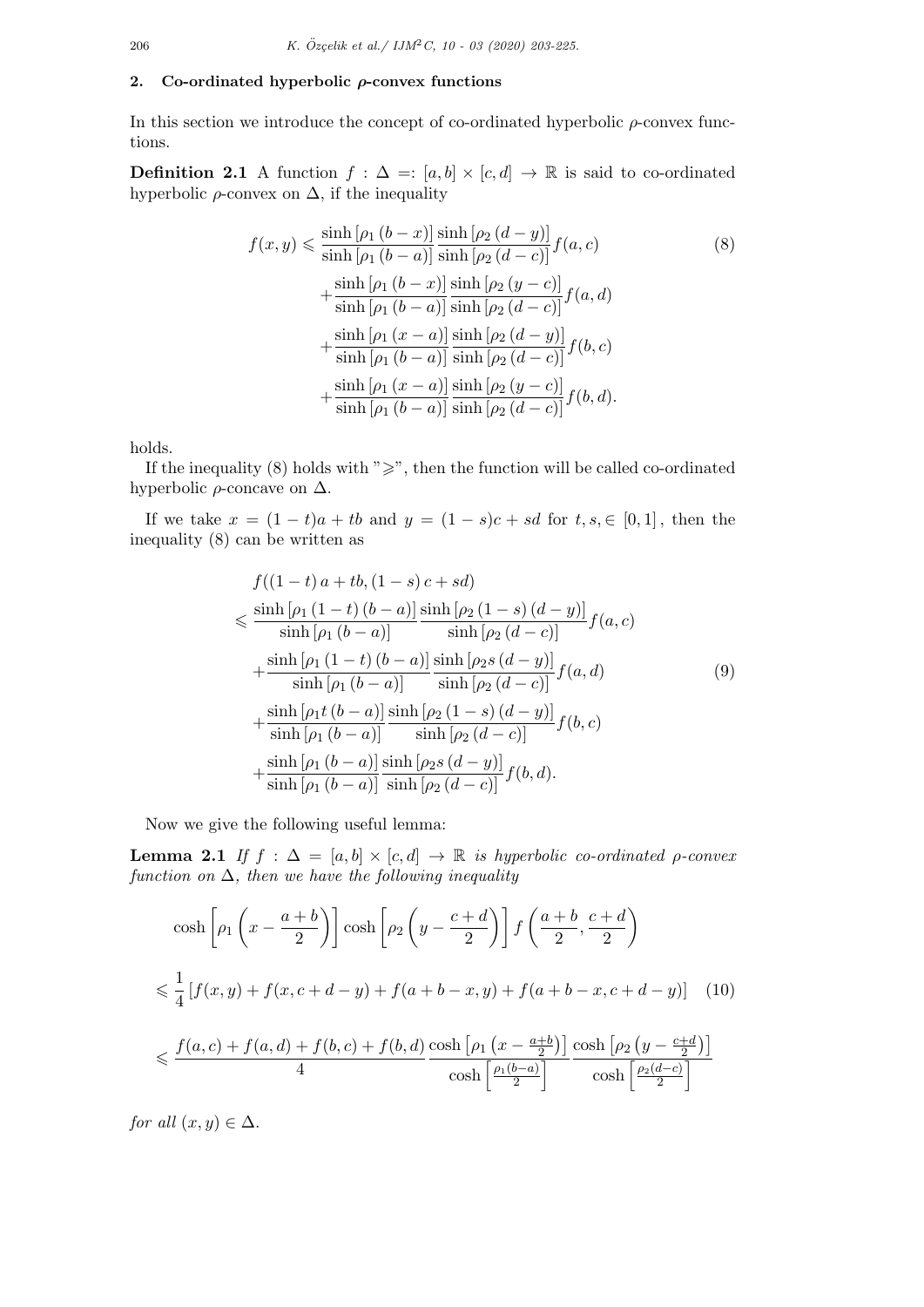*Proof* Since *f* is co-ordinated  $\rho$ -convex function on  $\Delta$ , by the inequality (9) with  $t = s = \frac{1}{2}$  $\frac{1}{2}$ , we have

$$
f\left(\frac{u_1+u_2}{2}, \frac{v_1+v_2}{2}\right)
$$
  
\n
$$
\leq \frac{\sinh\left[\frac{\rho_1(u_2-u_1)}{2}\right]}{\sinh\left[\rho_1(u_2-u_1)\right]} \frac{\sinh\left[\frac{\rho_2(v_2-v_1)}{2}\right]}{\sinh\left[\rho_1(v_2-v_1)\right]} f(u_1, v_1)
$$
  
\n
$$
+ \frac{\sinh\left[\frac{\rho_1(u_2-u_1)}{2}\right]}{\sinh\left[\rho_1(u_2-u_1)\right]} \frac{\sinh\left[\frac{\rho_2(v_2-v_1)}{2}\right]}{\sinh\left[\rho_1(v_2-v_1)\right]} f(u_1, v_2)
$$
  
\n
$$
+ \frac{\sinh\left[\frac{\rho_1(u_2-u_1)}{2}\right]}{\sinh\left[\rho_1(u_2-u_1)\right]} \frac{\sinh\left[\frac{\rho_2(v_2-v_1)}{2}\right]}{\sinh\left[\rho_1(v_2-v_1)\right]} f(u_2, v_1)
$$
  
\n
$$
+ \frac{\sinh\left[\frac{\rho_1(u_2-u_1)}{2}\right]}{\sinh\left[\rho_1(u_2-u_1)\right]} \frac{\sinh\left[\frac{\rho_2(v_2-v_1)}{2}\right]}{\sinh\left[\rho_1(v_2-v_1)\right]} f(u_2, v_2)
$$
  
\n
$$
= \frac{\sinh\left[\frac{\rho_1(u_2-u_1)}{2}\right]}{\sinh\left[\rho_1(u_2-u_1)\right]} \frac{\sinh\left[\frac{\rho_2(v_2-v_1)}{2}\right]}{\sinh\left[\rho_1(v_2-v_1)\right]} \left[f(u_1, v_1) + f(u_1, v_2) + f(u_2, v_1) + f(u_2, v_2)\right]
$$
  
\n
$$
= \frac{1}{\cosh\left[\frac{\rho_1(u_2-u_1)}{2}\right] \cosh\left[\frac{\rho_2(v_2-v_1)}{2}\right]} \frac{f(u_1, v_1) + f(u_1, v_2) + f(u_2, v_1) + f(u_2, v_2)}{4}
$$

If we take  $u_1 = x$ ,  $u_2 = a + b - x$ ,  $v_1 = y$  and  $v_2 = c + d - y$ , we have

$$
f\left(\frac{a+b}{2}, \frac{c+d}{2}\right)
$$
\n
$$
\leqslant \frac{f(x,y) + f(x,c+d-y) + f(a+b-x,y) + f(a+b-x,c+d-y)}{4\cosh\left[\rho_1\left(x-\frac{a+b}{2}\right)\right]\cosh\left[\rho_2\left(y-\frac{c+d}{2}\right)\right]}.
$$
\n
$$
(11)
$$

Since  $\cosh \left[ \rho_1 \left( x - \frac{a+b}{2} \right) \right]$  $\left[\rho_2\left(y-\frac{c+d}{2}\right)\right]$ ,  $\cosh\left[\rho_2\left(y-\frac{c+d}{2}\right)\right]$ Since cosh  $\left[\rho_1 \left(x - \frac{a+b}{2}\right)\right]$ , cosh  $\left[\rho_2 \left(y - \frac{c+d}{2}\right)\right] \ge 0$  for  $(x, y) \in \Delta$  with  $0 < b-a < \frac{\pi}{\rho_1}$  and  $0 < d - c < \frac{\pi}{\rho_2}$ , if we multiply (11) by

$$
4\cosh\left[\rho_1\left(x-\frac{a+b}{2}\right)\right]\cosh\left[\rho_2\left(y-\frac{c+d}{2}\right)\right],
$$

then we obtain the first inequality in (10).

On the other hand, as *f* is co-ordinated  $\rho$ -convex function on  $\Delta$ , by the inequality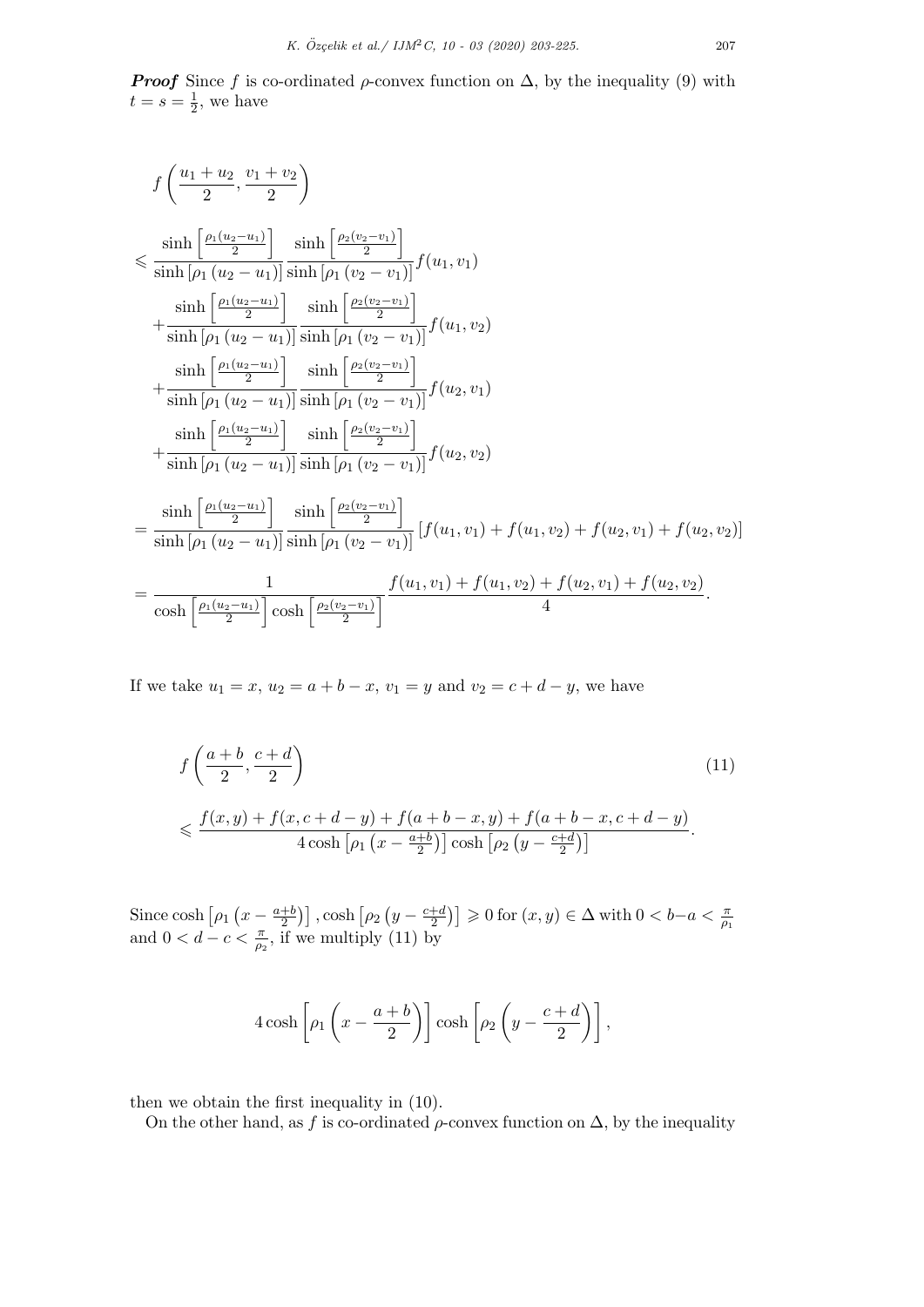(8), we get the following inequalities

$$
f(x,y) \leq \frac{\sinh [a_1(b-x)] \sinh [a_2(d-y)]}{\sinh [a_1(b-a)] \sinh [a_2(d-c)]} f(a,c)
$$
  
+ 
$$
\frac{\sinh [a_1(b-x)] \sinh [a_2(y-c)]}{\sinh [a_1(b-a)] \sinh [a_2(d-c)]} f(a,d)
$$
(12)  
+ 
$$
\frac{\sinh [a_1(x-a)] \sinh [a_2(a-c)]}{\sinh [a_1(b-a)] \sinh [a_2(a-c)]} f(b,c)
$$
  
+ 
$$
\frac{\sinh [a_1(x-a)] \sinh [a_2(y-c)]}{\sinh [a_1(b-a)] \sinh [a_2(a-c)]} f(b,d),
$$
  

$$
f(x,c+d-y)) \leq \frac{\sinh [a_1(b-x)] \sinh [a_2(y-c)]}{\sinh [a_1(b-a)] \sinh [a_2(a-c)]} f(a,c)
$$
  
+ 
$$
\frac{\sinh [a_1(b-x)] \sinh [a_2(a-c)]}{\sinh [a_1(b-a)] \sinh [a_2(a-c)]} f(a,d)
$$
(13)  
+ 
$$
\frac{\sinh [a_1(x-a)] \sinh [a_2(x-c)]}{\sinh [a_1(b-a)] \sinh [a_2(a-c)]} f(b,c)
$$
  
+ 
$$
\frac{\sinh [a_1(x-a)] \sinh [a_2(x-c)]}{\sinh [a_1(b-a)] \sinh [a_2(a-c)]} f(b,c)
$$
  

$$
\frac{\sinh [a_1(x-a)] \sinh [a_2(a-c)]}{\sinh [a_2(a-c)]} f(b,c)
$$

$$
+\frac{\sinh[\rho_1 (x-a)]}{\sinh[\rho_1 (b-a)]}\frac{\sinh[\rho_2 (d-y)]}{\sinh[\rho_2 (d-c)]}f(b,d),
$$

$$
f(a+b-x,y) \leq \frac{\sinh [ \rho_1 (x-a)]}{\sinh [ \rho_1 (b-a)]} \frac{\sinh [ \rho_2 (d-y)]}{\sinh [ \rho_2 (d-c)]} f(a,c)
$$
  
+
$$
\frac{\sinh [ \rho_1 (x-a)]}{\sinh [ \rho_1 (b-a)]} \frac{\sinh [ \rho_2 (y-c)]}{\sinh [ \rho_2 (d-c)]} f(a,d)
$$
(14)  
+
$$
\frac{\sinh [ \rho_1 (b-x)]}{\sinh [ \rho_1 (b-a)]} \frac{\sinh [ \rho_2 (d-y)]}{\sinh [ \rho_2 (d-c)]} f(b,c)
$$
  
+
$$
\frac{\sinh [ \rho_1 (b-x)]}{\sinh [ \rho_1 (b-a)]} \frac{\sinh [ \rho_2 (y-c)]}{\sinh [ \rho_2 (d-c)]} f(b,d),
$$

and

$$
f(a+b-x, c+d-y) \leq \frac{\sinh [p_1 (x-a)]}{\sinh [p_1 (b-a)]} \frac{\sinh [p_2 (y-c)]}{\sinh [p_2 (d-c)]} f(a, c)
$$

$$
+ \frac{\sinh [p_1 (x-a)]}{\sinh [p_1 (b-a)]} \frac{\sinh [p_2 (d-y)]}{\sinh [p_2 (d-c)]} f(a, d) \qquad (15)
$$

$$
+ \frac{\sinh [p_1 (b-x)]}{\sinh [p_1 (b-a)]} \frac{\sinh [p_2 (y-c)]}{\sinh [p_2 (d-c)]} f(b, c)
$$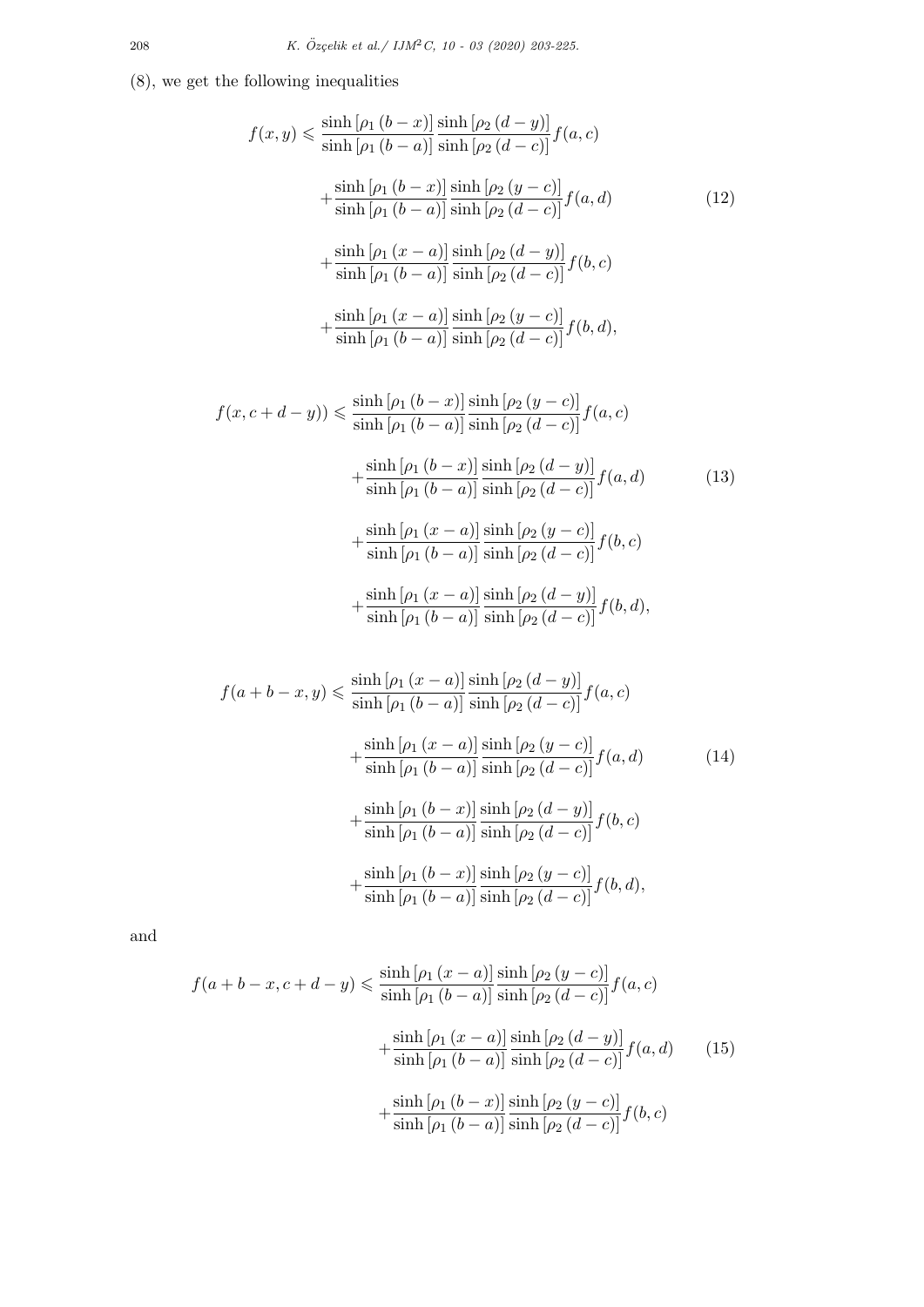$$
+\frac{\sinh\left[\rho_1\left(b-x\right)\right]}{\sinh\left[\rho_1\left(b-a\right)\right]} \frac{\sinh\left[\rho_2\left(d-y\right)\right]}{\sinh\left[\rho_2\left(d-c\right)\right]} f(b,d)
$$

for  $(x, y) \in \Delta$ *.* By summing the inequalities (12)-(15), we obtain

$$
f(x,y) + f(x, c + d - y) + f(a + b - x, y) + f(a + b - x, c + d - y)
$$

$$
\leq \frac{\sinh [(\rho_{1} (b - x)] \sinh [(\rho_{2} (d - y)]}{\sinh [(\rho_{1} (b - a)] \sinh [(\rho_{2} (d - c)]} f(a, c)) + \frac{\sinh [(\rho_{1} (b - x)] \sinh [(\rho_{2} (y - c)]}{\sinh [(\rho_{1} (b - a)] \sinh [(\rho_{2} (d - c)]} f(a, d))\n+ \frac{\sinh [(\rho_{1} (x - a)] \sinh [(\rho_{2} (d - y)]}{\sinh [(\rho_{2} (d - c)]} f(b, c)) + \frac{\sinh [(\rho_{1} (x - a)] \sinh [(\rho_{2} (y - c)]}{\sinh [(\rho_{1} (b - a)] \sinh [(\rho_{2} (d - c)]} f(b, d))\n+ \frac{\sinh [(\rho_{1} (b - x)] \sinh [(\rho_{2} (y - c)]}{\sinh [(\rho_{1} (b - a)] \sinh [(\rho_{2} (d - c)]} f(a, c)) + \frac{\sinh [(\rho_{1} (b - x)] \sinh [(\rho_{2} (d - y)]}{\sinh [(\rho_{2} (d - c)]} f(a, d))\n+ \frac{\sinh [(\rho_{1} (x - a)] \sinh [(\rho_{2} (y - c)]}{\sinh [(\rho_{1} (b - a)] \sinh [(\rho_{1} (b - a)]} \sinh [(\rho_{2} (d - y)]} f(b, d))\n+ \frac{\sinh [(\rho_{1} (x - a)] \sinh [(\rho_{2} (a - c)]}{\sinh [(\rho_{2} (d - c)]} f(b, c)) + \frac{\sinh [(\rho_{1} (x - a)] \sinh [(\rho_{2} (a - c)]}{\sinh [(\rho_{1} (b - a)]} \sinh [(\rho_{2} (a - c)]} f(b, d))\n+ \frac{\sinh [(\rho_{1} (b - a)] \sinh [(\rho_{2} (a - b)]}{\sinh [(\rho_{2} (a - c)]} f(b, c)) + \frac{\sinh [(\rho_{1} (b - a)] \sinh [(\rho_{2} (y - c)]}{\sinh [(\rho_{2} (b - c)]} f(a, d))\n+ \frac{\sinh [(\rho_{1} (b - a)] \sinh [(\rho_{2} (a - c)]}{\sinh [(\rho_{2} (a - c)]} f(b, c)) + \frac{\sinh [(\rho_{
$$

It can be easily seen that

$$
\frac{\sinh\left[\rho_1\left(b-x\right)\right] + \sinh\left[\rho_1\left(x-a\right)\right]}{\sinh\left[\rho_1\left(b-a\right)\right]} = \frac{\cosh\left[\rho_1\left(x-\frac{a+b}{2}\right)\right]}{\cosh\left[\frac{\rho_1\left(b-a\right)}{2}\right]}
$$

and

$$
\frac{\sinh\left[\rho_2\left(d-y\right)\right] + \sinh\left[\rho_2\left(y-c\right)\right]}{\sinh\left[\rho_2\left(d-c\right)\right]} = \frac{\cosh\left[\rho_2\left(y-\frac{c+d}{2}\right)\right]}{\cosh\left[\frac{\rho_2\left(d-c\right)}{2}\right]}.
$$

This completes the proof of second inequality in  $(10)$ .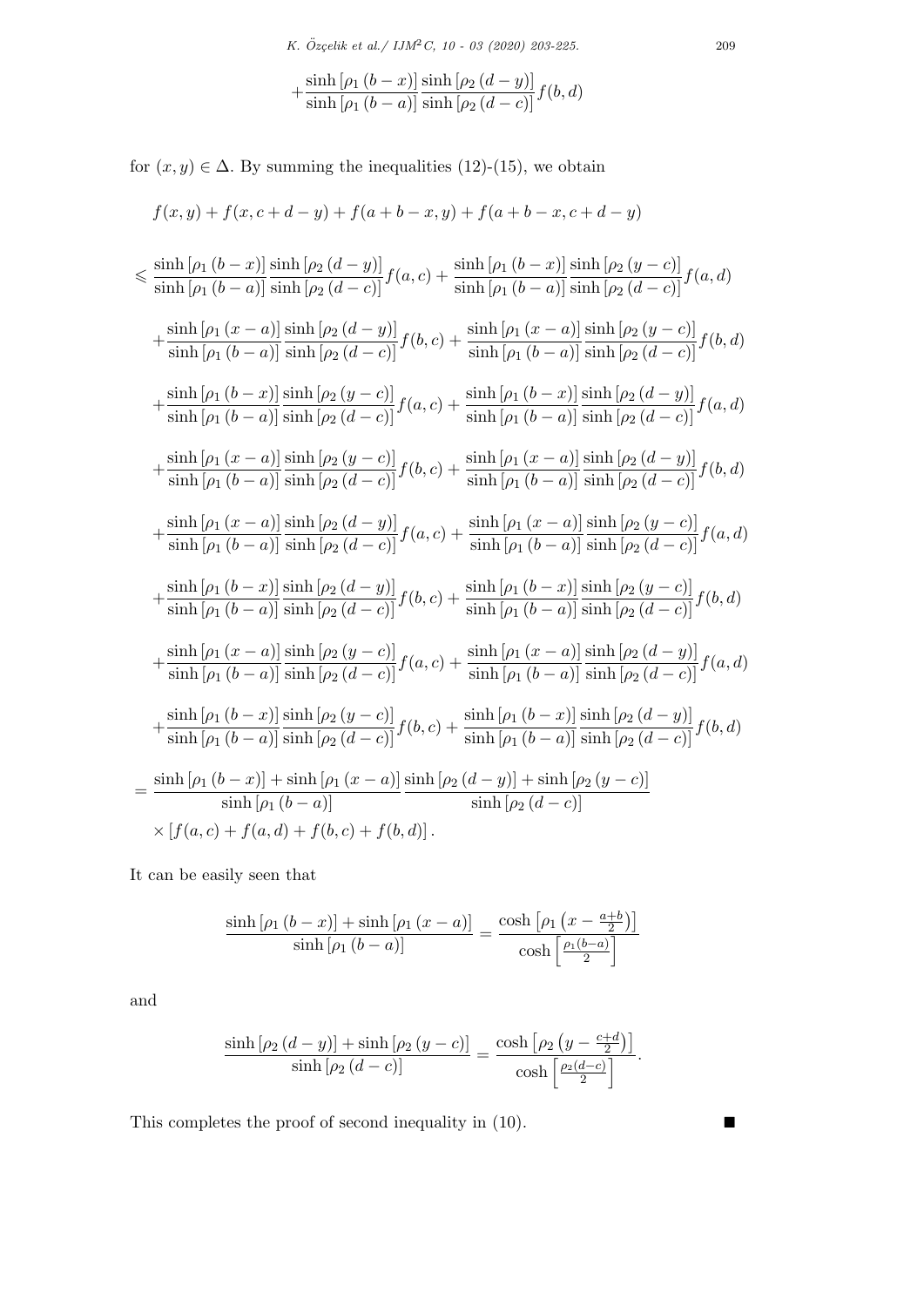## **3. Hermite-Hadamard type inequalities**

In this section, we establish some Hermite-Hadamard type inequalities for coordinated hyperbolic *ρ*-convex functions.

**Theorem 3.1** If  $f : \Delta \to \mathbb{R}$  is a co-ordinated hyperbolic  $\rho$ -convex function on  $\Delta$ , then we have the following Hermite-Hadamard type inequalities

$$
\frac{4}{\rho_1 \rho_2} \sinh\left[\frac{\rho_1 (b-a)}{2}\right] \sinh\left[\frac{\rho_2 (d-c)}{2}\right] f\left(\frac{a+b}{2}, \frac{c+d}{2}\right)
$$
\n
$$
\leqslant \int_a^b \int_a^d f(x, y) dy dx \tag{16}
$$
\n
$$
\leqslant \frac{f(a, c) + f(a, d) + f(b, c) + f(b, d)}{\rho_1 \rho_2} \tanh\left[\frac{\rho_1 (b-a)}{2}\right] \tanh\left[\frac{\rho_2 (d-c)}{2}\right].
$$

*Proof* Integrating the inequality (10) with respect to  $(x, y)$  on  $\Delta$ , we obtain

$$
f\left(\frac{a+b}{2}, \frac{c+d}{2}\right)
$$
\n
$$
\times \left(\int_{a}^{b} \cosh\left[\rho_1\left(x - \frac{a+b}{2}\right)\right] dx\right) \left(\int_{c}^{d} \cosh\left[\rho_2\left(y - \frac{c+d}{2}\right)\right] dy\right)
$$
\n
$$
\leq \frac{1}{4} \int_{a}^{b} \int_{c}^{d} \left[f(x, y) + f(x, c+d-y) + f(a+b-x, y) + f(a+b-x, c+d-y)\right] dy dx
$$
\n
$$
\leq \left(\int_{a}^{b} \cosh\left[\rho_1\left(x - \frac{a+b}{2}\right)\right] dx\right) \left(\int_{c}^{d} \cosh\left[\rho_2\left(y - \frac{c+d}{2}\right)\right] dy\right)
$$
\n
$$
\times \frac{f(a, c) + f(a, d) + f(b, c) + f(b, d)}{4 \cosh\left[\frac{\rho_1(b-a)}{2}\right] \cosh\left[\frac{\rho_2(d-c)}{2}\right]}
$$
\n(17)

Here we have

$$
\int_{a}^{b} \cosh\left[\rho_1\left(x - \frac{a+b}{2}\right)\right] dx = \frac{2}{\rho_1} \sinh\left[\frac{\rho_1\left(b-a\right)}{2}\right] \tag{18}
$$

and similarly

$$
\int_{c}^{d} \cosh\left[\rho_2\left(y - \frac{c + d}{2}\right)\right] dy = \frac{2}{\rho_2} \sinh\left[\frac{\rho_2\left(d - c\right)}{2}\right].\tag{19}
$$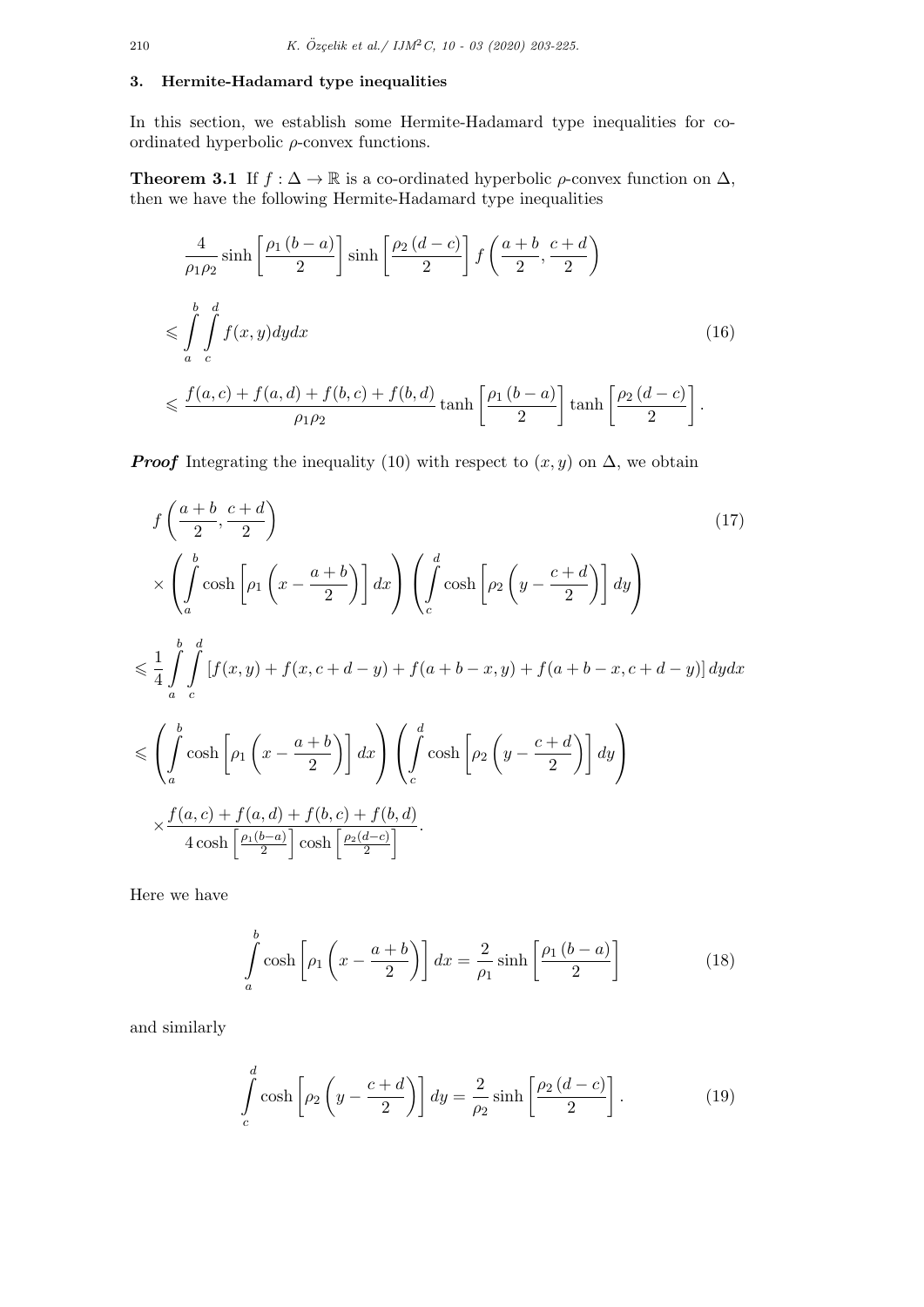Moreover by change of variable, we get

$$
\int_{a}^{b} \int_{c}^{d} f(x, c+d-y) dy dx = \int_{a}^{b} \int_{c}^{d} f(a+b-x, y) dy dx
$$

$$
= \int_{a}^{b} \int_{c}^{d} f(a+b-x, c+d-y) dy dx \qquad (20)
$$

$$
= \int_{a}^{b} \int_{c}^{d} f(x, y) dy dx.
$$

If we substitute the equalities  $(18)-(20)$  in  $(17)$ , then we obtain the required result  $(16).$ 

**Remark 3.1** For  $\rho_1 \rightarrow 0$  and  $\rho_2 \rightarrow 0$  we observe that

$$
\lim_{\rho_1 \to 0} \frac{2}{\rho_1} \sinh \left[ \frac{\rho_1 (b-a)}{2} \right] = b - a, \quad \lim_{\rho_2 \to 0} \frac{2}{\rho_2} \sinh \left[ \frac{\rho_2 (d-c)}{2} \right] = d - c \tag{21}
$$

and

$$
\lim_{\rho_1 \to 0} \frac{1}{\rho_1} \tanh\left[\frac{\rho_1 (b-a)}{2}\right] = \frac{b-a}{2}, \quad \lim_{\rho_2 \to 0} \frac{1}{\rho_2} \tanh\left[\frac{\rho_2 (d-c)}{2}\right] = \frac{d-c}{2}.
$$
 (22)

Thus, from Theorem 3.1 in the limit  $\rho_1 \rightarrow 0$  and  $\rho_2 \rightarrow 0$ , we have the inequalities

$$
f\left(\frac{a+b}{2}, \frac{c+d}{2}\right) \leq \frac{1}{(b-a)(d-c)} \int_{a}^{b} \int_{c}^{d} f(x, y) dy dx \tag{23}
$$

$$
\leq \frac{f(a, c) + f(a, d) + f(b, c) + f(b, d)}{4}
$$

which proved by Dragomir in [10].

**Theorem 3.2** If  $f : \Delta \to \mathbb{R}$  is a co-ordinated hyperbolic  $\rho$ -convex function on  $\Delta$ , then we have the following Hermite-Hadamard type inequalities

$$
f\left(\frac{a+b}{2}, \frac{c+d}{2}\right)
$$
\n
$$
\leqslant \frac{1}{(b-a)(d-c)}
$$
\n
$$
\times \int_{a}^{b} \int_{c}^{d} f(x, y) \sec h\left[\rho_1\left(x - \frac{a+b}{2}\right)\right] \sec h\left[\rho_2\left(y - \frac{c+d}{2}\right)\right] dy dx
$$
\n
$$
\leqslant \frac{f(a, c) + f(a, d) + f(b, c) + f(b, d)}{4} \sec h\left[\frac{\rho_1(b-a)}{2}\right] \sec h\left[\frac{\rho_2(d-c)}{2}\right].
$$
\n(24)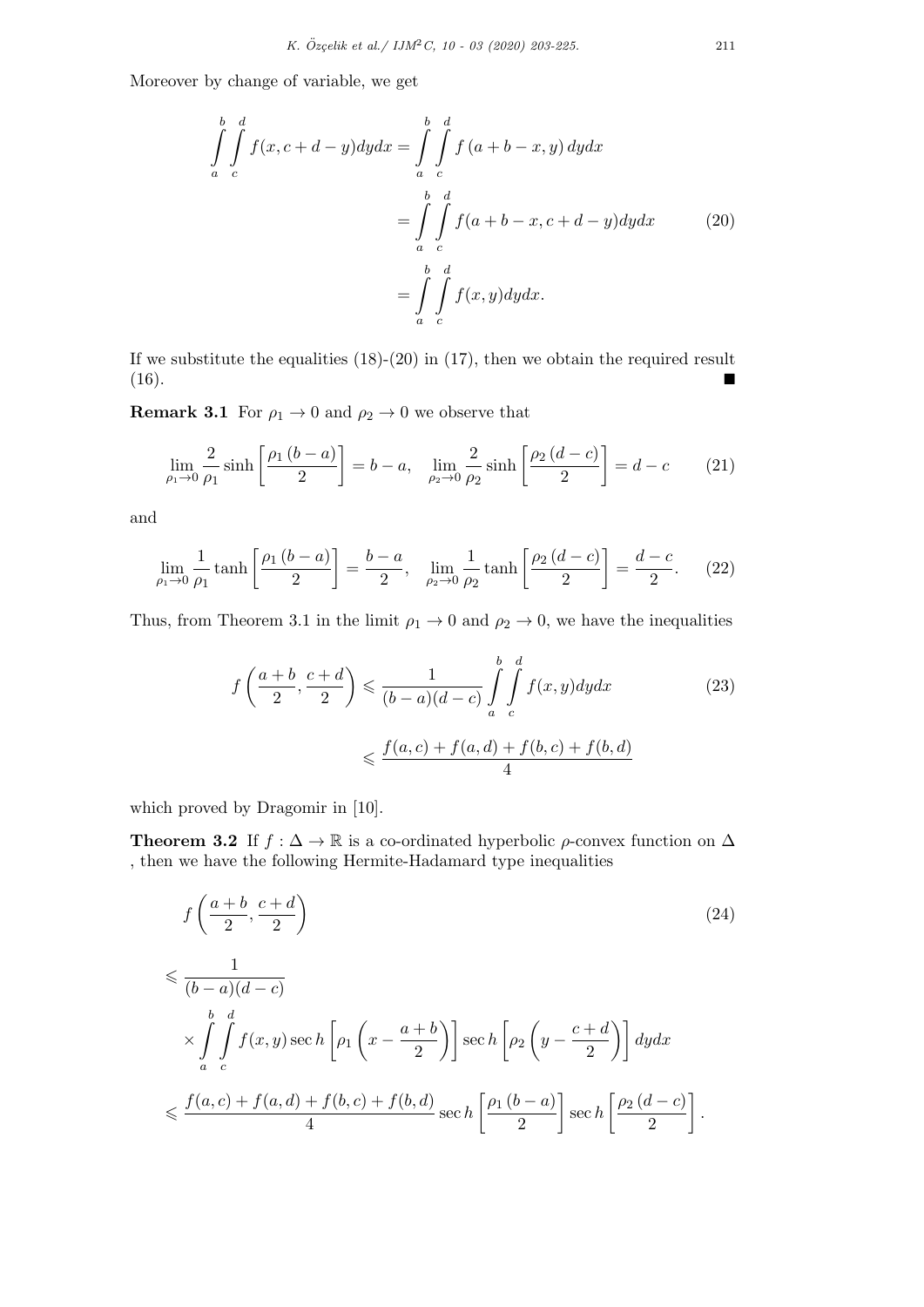*Proof* If we divide the inequality (10) by cosh  $\left[\rho_1\left(x - \frac{a+b}{2}\right)\right]$  $\left[\frac{+b}{2}\right]$  cosh  $\left[\rho_2\left(y - \frac{c+d}{2}\right)\right]$  $\frac{+d}{2}\big)\big],$ we obtain

$$
f\left(\frac{a+b}{2}, \frac{c+d}{2}\right)
$$
  
\$\leqslant \frac{[f(x,y)+f(x,c+d-y)+f(a+b-x,y)+f(a+b-x,c+d-y)]}{4}\$ (25)  
\$\times \sec h \left[\rho\_1\left(x-\frac{a+b}{2}\right)\right] \sec h \left[\rho\_2\left(y-\frac{c+d}{2}\right)\right]\$  
\$\leqslant \frac{f(a,c)+f(a,d)+f(b,c)+f(b,d)}{4} \sec h \left[\frac{\rho\_1(b-a)}{2}\right] \sec h \left[\frac{\rho\_2(d-c)}{2}\right].

Integrating the inequalities (25) on  $\Delta$ , we have

$$
f\left(\frac{a+b}{2}, \frac{c+d}{2}\right)
$$
\n
$$
\leqslant \frac{1}{4(b-a)(d-c)}
$$
\n
$$
\times \int_{a}^{b} \int_{c}^{d} \left[ f(x,y) + f(x,c+d-y) + f(a+b-x,y) + f(a+b-x,c+d-y) \right]
$$
\n
$$
\times \operatorname{sec} h \left[ \rho_1 \left( x - \frac{a+b}{2} \right) \right] \operatorname{sec} h \left[ \rho_2 \left( y - \frac{c+d}{2} \right) \right] dy dx
$$
\n
$$
\leqslant \frac{f(a,c) + f(a,d) + f(b,c) + f(b,d)}{4} \operatorname{sec} h \left[ \frac{\rho_1 \left( b-a \right)}{2} \right] \operatorname{sec} h \left[ \frac{\rho_2 \left( d-c \right)}{2} \right].
$$
\n(26)

By the change of variable  $v = c + d - y$ , we have

$$
\int_{a}^{b} \int_{c}^{d} f(x, c+d-y) \sec h \left[ \rho_1 \left( x - \frac{a+b}{2} \right) \right] \sec h \left[ \rho_2 \left( y - \frac{c+d}{2} \right) \right] dy dx
$$
  

$$
= \int_{a}^{b} \int_{c}^{d} f(x, v) \sec h \left[ \rho_1 \left( x - \frac{a+b}{2} \right) \right] \sec h \left[ \rho_2 \left( \frac{c+d}{2} - v \right) \right] dv dx, \qquad (27)
$$
  

$$
= \int_{a}^{b} \int_{c}^{d} f(x, v) \sec h \left[ \rho_1 \left( x - \frac{a+b}{2} \right) \right] \sec h \left[ \rho_2 \left( v - \frac{c+d}{2} \right) \right] dv dx.
$$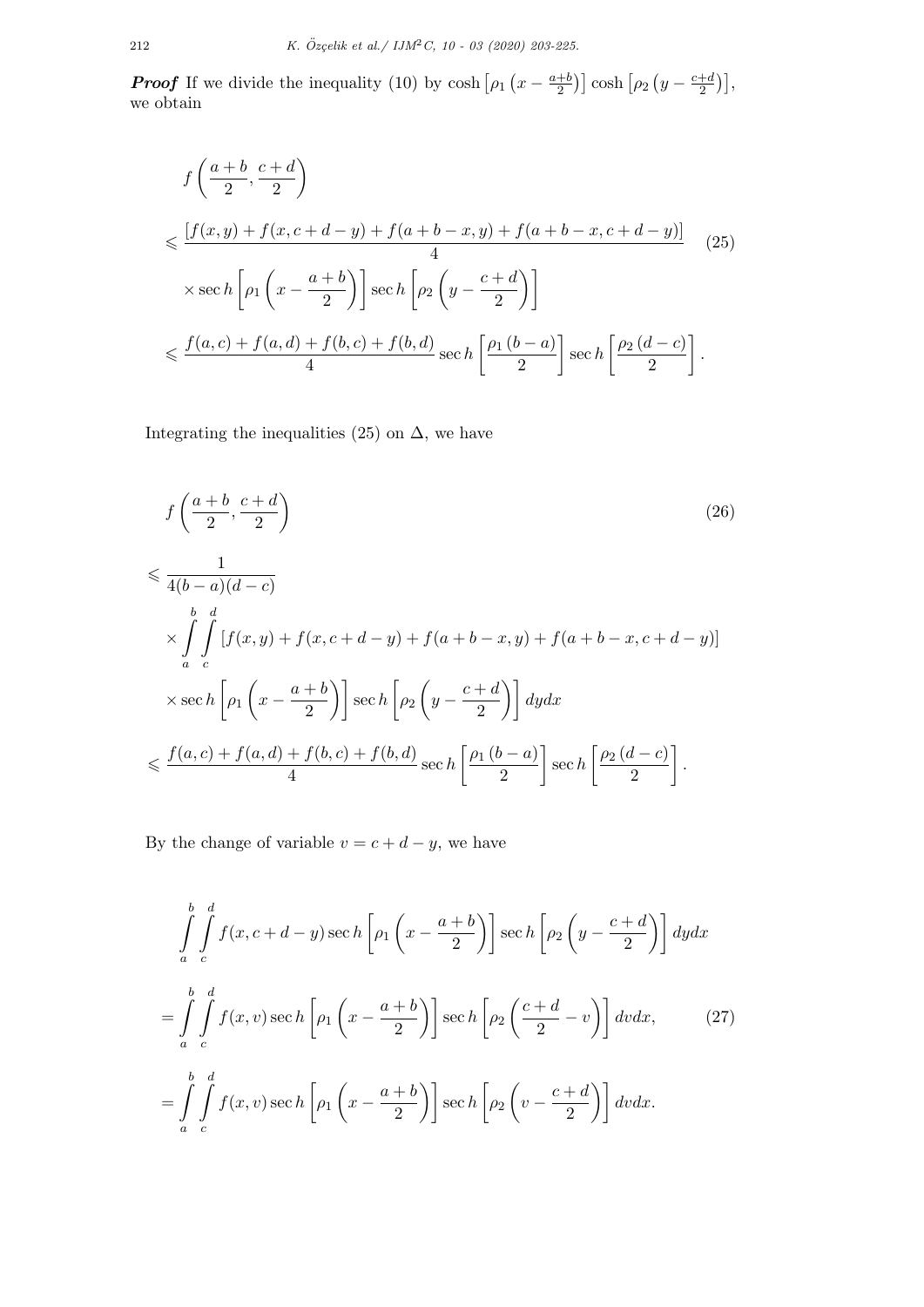Similarly using the change of variable we obtain the following equalities.

$$
\int_{a}^{b} \int_{c}^{d} f(a+b-x, y) \sec h \left[ \rho_1 \left( x - \frac{a+b}{2} \right) \right] \sec h \left[ \rho_2 \left( y - \frac{c+d}{2} \right) \right] dy dx
$$
\n
$$
= \int_{a}^{b} \int_{c}^{d} f(u, y) \sec h \left[ \rho_1 \left( u - \frac{a+b}{2} \right) \right] \sec h \left[ \rho_2 \left( y - \frac{c+d}{2} \right) \right] dy du,
$$
\n(28)

and

$$
\int_{a}^{b} \int_{c}^{d} f(a+b-x, y) \sec h\left[\rho_1\left(x - \frac{a+b}{2}\right)\right] \sec h\left[\rho_2\left(y - \frac{c+d}{2}\right)\right] dy dx (29)
$$
\n
$$
\int_{a}^{b} \int_{c}^{d} f(u, v) \sec h\left[\rho_1\left(u - \frac{a+b}{2}\right)\right] \sec h\left[\rho_2\left(v - \frac{c+d}{2}\right)\right] dv du
$$

By substituting the equalities (27)-(29) in (26), we establish the desired result (24). ■

**Remark 3.2** If we choose  $\rho_1 \rightarrow 0$  and  $\rho_2 \rightarrow 0$  in Theorem 3.2, then the inequalities (24) reduce to the inequalities (23).

**Theorem 3.3** If  $f : \Delta \to \mathbb{R}$  is a co-ordinated hyperbolic  $\rho$ -convex function on  $\Delta$ , then we have the following Hermite-Hadamard type inequalities,

$$
\frac{1}{4}f\left(\frac{a+b}{2},\frac{c+d}{2}\right)\left[(d-c)+\frac{1}{2\rho_2}\sinh\left[\rho_2\left(d-c\right)\right]\right]\left[(b-a)+\frac{1}{2\rho_1}\sinh\left[\rho_1\left(b-a\right)\right]\right]
$$
\n
$$
\leqslant \int_{a}^{b} \int_{c}^{d} f(x,y)\cosh\left[\rho_1\left(x-\frac{a+b}{2}\right)\right]\cosh\left[\rho_2\left(y-\frac{c+d}{2}\right)\right]dydx\tag{30}
$$
\n
$$
\leqslant \frac{f(a,c)+f(a,d)+f(b,c)+f(b,d)}{16}\left[(d-c)+\frac{1}{2\rho_2}\sinh\left[\rho_2\left(d-c\right)\right]\right]
$$
\n
$$
\times\left[(b-a)+\frac{1}{2\rho_1}\sinh\left[\rho_1\left(b-a\right)\right]\right]\sec h\left[\frac{\rho_1\left(b-a\right)}{2}\right]\sec h\left[\frac{\rho_2\left(d-c\right)}{2}\right].
$$

*Proof* If we multiply the inequality (10) by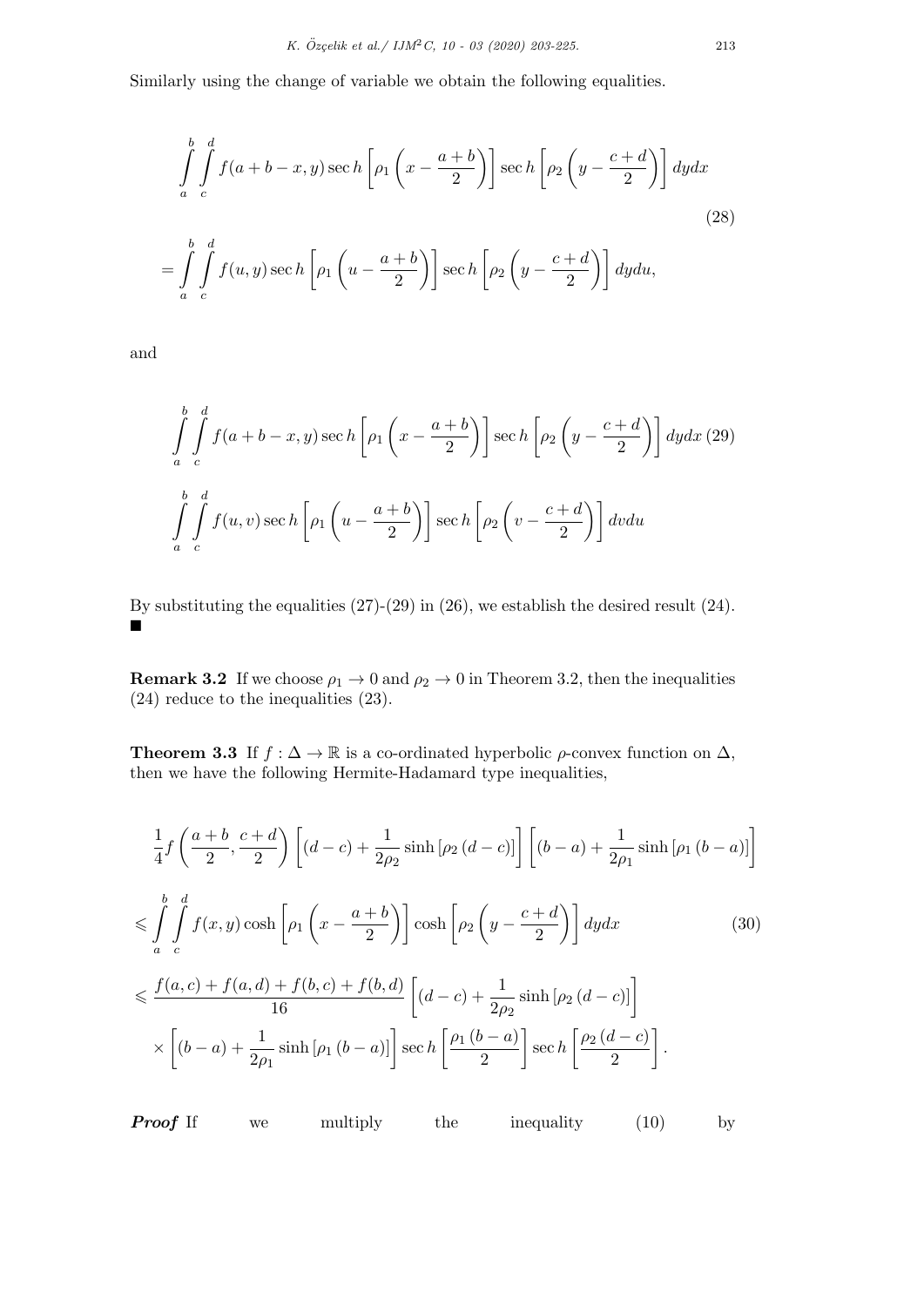$\cosh\left[\rho_1\left(x-\frac{a+b}{2}\right)\right]$  $\left[\rho_2\left(y - \frac{c+d}{2}\right)\right]$  cosh  $\left[\rho_2\left(y - \frac{c+d}{2}\right)\right]$  $\left(\frac{+d}{2}\right)\right],$  we obtain

$$
\cosh^2\left[\rho_1\left(x-\frac{a+b}{2}\right)\right]\cosh^2\left[\rho_2\left(y-\frac{c+d}{2}\right)\right]f\left(\frac{a+b}{2},\frac{c+d}{2}\right)
$$
  

$$
\leq \frac{1}{4}\left[f(x,y)+f(x,c+d-y)+f(a+b-x,y)+f(a+b-x,c+d-y)\right] \tag{31}
$$
  

$$
\times \cosh\left[\rho_1\left(x-\frac{a+b}{2}\right)\right]\cosh\left[\rho_2\left(y-\frac{c+d}{2}\right)\right]\right]
$$
  

$$
\leq \frac{f(a,c)+f(a,d)+f(b,c)+f(b,d)}{4}\frac{\cosh^2\left[\rho_1\left(x-\frac{a+b}{2}\right)\right]}{\cosh\left[\frac{\rho_1(b-a)}{2}\right]}\frac{\cosh^2\left[\rho_2\left(y-\frac{c+d}{2}\right)\right]}{\cosh\left[\frac{\rho_2(d-c)}{2}\right]}.
$$

Integrating the inequalities (31) on  $\Delta$ , we have

$$
\int_{a}^{b} \int_{c}^{d} \cosh^{2} \left[ \rho_{1} \left( x - \frac{a+b}{2} \right) \right] \cosh^{2} \left[ \rho_{2} \left( y - \frac{c+d}{2} \right) \right] f \left( \frac{a+b}{2}, \frac{c+d}{2} \right) dy dx
$$
\n
$$
\leq \int_{a}^{b} \int_{c}^{d} \frac{1}{4} \left[ f(x, y) + f(x, c+d-y) + f(a+b-x, y) + f(a+b-x, c+d-y) \right]
$$
\n
$$
\times \cosh \left[ \rho_{1} \left( x - \frac{a+b}{2} \right) \right] \cosh \left[ \rho_{2} \left( y - \frac{c+d}{2} \right) \right] dy dx \tag{32}
$$
\n
$$
\leq \int_{a}^{b} \int_{c}^{d} \frac{f(a, c) + f(a, d) + f(b, c) + f(b, d)}{4 \cosh \left[ \frac{\rho_{1}(b-a)}{2} \right] \cosh \left[ \frac{\rho_{2}(d-c)}{2} \right]} \cosh^{2} \left[ \rho_{1} \left( x - \frac{a+b}{2} \right) \right]
$$
\n
$$
\times \cosh^{2} \left[ \rho_{2} \left( y - \frac{c+d}{2} \right) \right] dy dx.
$$

That is

$$
f\left(\frac{a+b}{2}, \frac{c+d}{2}\right) \left(\int_a^b \cosh^2\left[\rho_1\left(x - \frac{a+b}{2}\right)\right] dx\right) \left(\int_c^d \cosh^2\left[\rho_2\left(y - \frac{c+d}{2}\right)\right] dy\right)
$$
  

$$
\leq \int_a^b \int_a^d \frac{1}{4} \left[f(x, y) + f(x, c+d-y) + f(a+b-x, y) + f(a+b-x, c+d-y)\right]
$$
  

$$
\times \cosh\left[\rho_1\left(x - \frac{a+b}{2}\right)\right] \cosh\left[\rho_2\left(y - \frac{c+d}{2}\right)\right] dy dx
$$
  

$$
\leq \frac{f(a, c) + f(a, d) + f(b, c) + f(b, d)}{4 \cosh\left[\frac{\rho_1(b-a)}{2}\right] \cosh\left[\frac{\rho_2(d-c)}{2}\right]}
$$
 (33)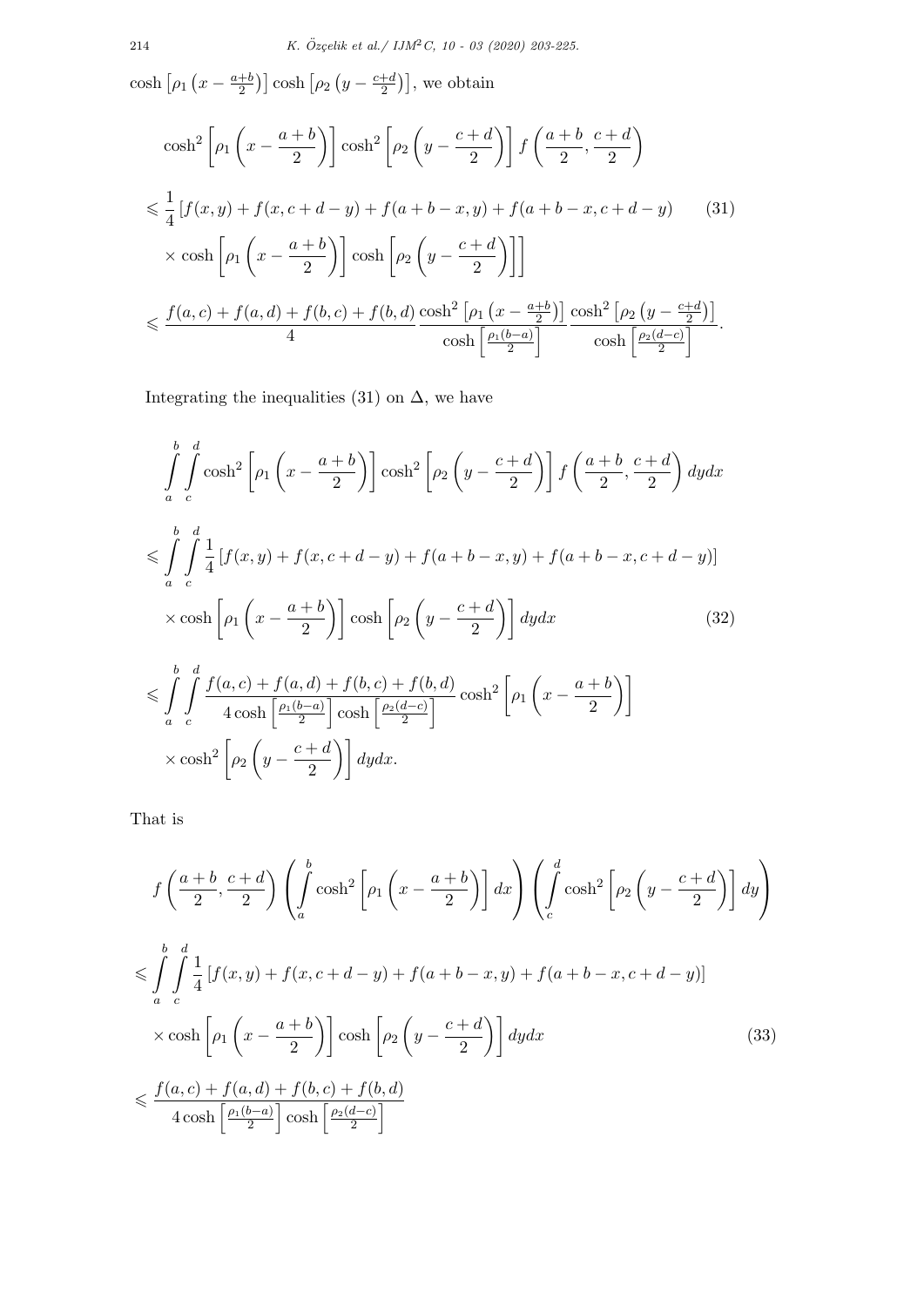$$
\times \left( \int_a^b \cosh^2 \left[ \rho_1 \left( x - \frac{a+b}{2} \right) \right] dx \right) \left( \int_c^d \cosh^2 \left[ \rho_2 \left( y - \frac{c+d}{2} \right) \right] dy \right).
$$

A simple calculation we have

$$
\int_{a}^{b} \cosh^{2}\left[\rho_{1}\left(x-\frac{a+b}{2}\right)\right] dx
$$
\n
$$
=\frac{1}{2}\left[\left(b-a\right)+\int_{a}^{b} \cosh\left[2\rho_{1}\left(x-\frac{a+b}{2}\right)\right] dx\right]
$$
\n
$$
=\frac{1}{2}\left[\left(b-a\right)+\frac{1}{2\rho_{1}}\sinh\left[2\rho_{1}\left(x-\frac{a+b}{2}\right)\right]\Big|_{a}^{b}\right]
$$
\n
$$
=\frac{1}{2}\left[\left(b-a\right)+\frac{1}{2\rho_{1}}\sinh\left[2\rho_{1}\left(b-\frac{a+b}{2}\right)\right]-\frac{1}{2\rho_{1}}\sinh\left[2\rho_{1}\left(a-\frac{a+b}{2}\right)\right]\right]
$$
\n
$$
=\frac{1}{2}\left[\left(b-a\right)+\frac{1}{\rho_{1}}\sinh\left[\rho_{1}\left(b-a\right)\right]\right]
$$
\n(34)

and similarly

$$
\int_{c}^{d} \cosh^{2}\left[\rho_{2}\left(y-\frac{c+d}{2}\right)\right] dy = \frac{1}{2}\left[(d-c) + \frac{1}{\rho_{2}}\sinh\left[\rho_{2}\left(d-c\right)\right]\right].
$$
 (35)

By change of variable  $v = c + d - y$ , then we have

$$
\int_{a}^{b} \int_{c}^{d} f(x, c + d - y) \cosh\left[\rho_1 \left(x - \frac{a + b}{2}\right)\right] \cosh\left[\rho_2 \left(y - \frac{c + d}{2}\right)\right] dy dx
$$
\n(36)\n
$$
= \int_{a}^{b} \int_{c}^{d} f(x, v) \cosh\left[\rho_1 \left(x - \frac{a + b}{2}\right)\right] \cosh\left[\rho_2 \left(v - \frac{c + d}{2}\right)\right] dv dx.
$$

Similarly, using change of variable we have

$$
\int_{a}^{b} \int_{c}^{d} f(a+b-x,y) \cosh\left[\rho_1\left(x-\frac{a+b}{2}\right)\right] \cosh\left[\rho_2\left(y-\frac{c+d}{2}\right)\right] dy dx
$$
\n(37)\n
$$
= \int_{a}^{b} \int_{c}^{d} f(u,y) \cosh\left[\rho_1\left(u-\frac{a+b}{2}\right)\right] \cosh\left[\rho_2\left(y-\frac{c+d}{2}\right)\right] dy du,
$$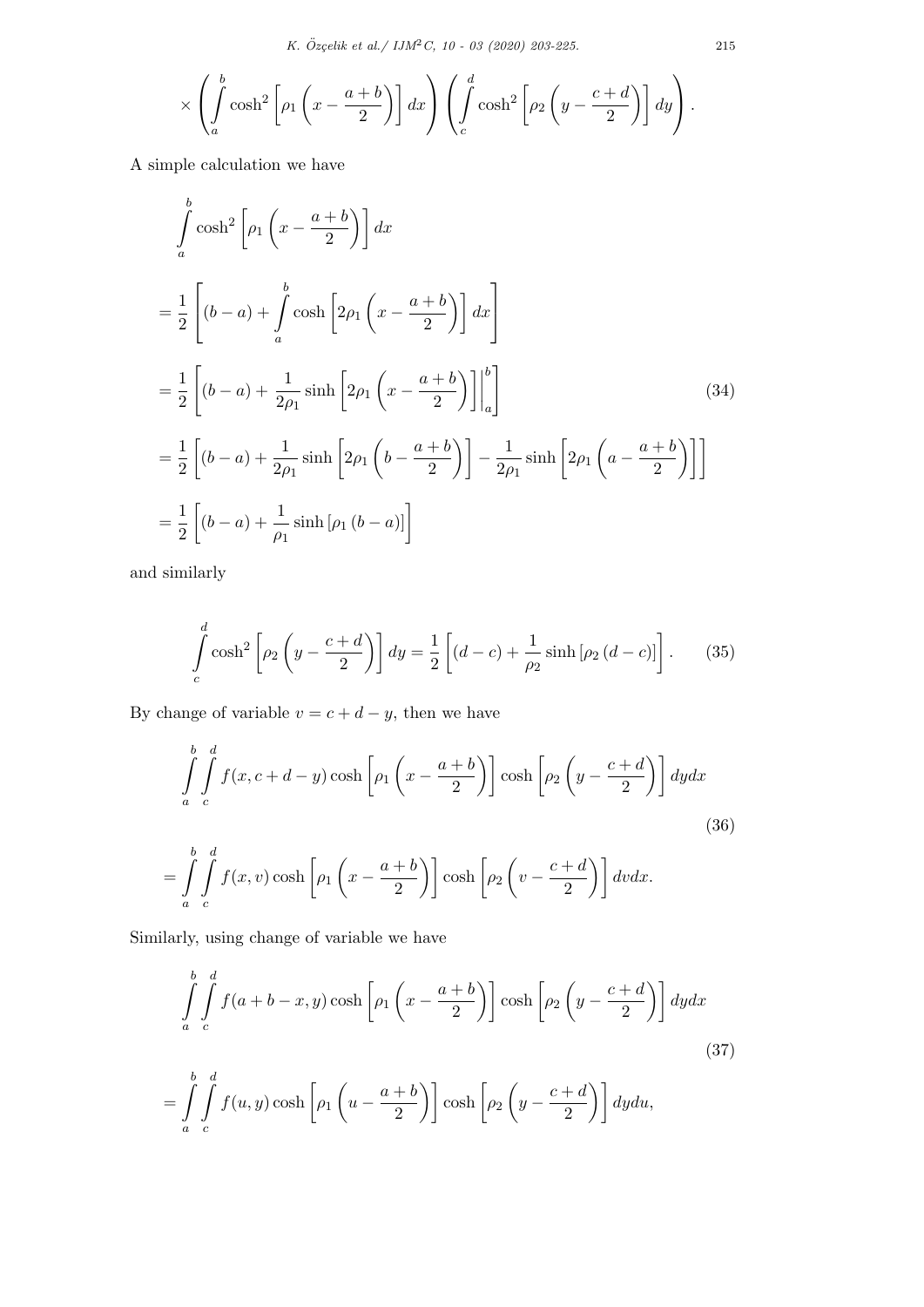and

$$
\int_{a}^{b} \int_{c}^{d} f(a+b-x, c+d-y) \cosh\left[\rho_1\left(x-\frac{a+b}{2}\right)\right] \cosh\left[\rho_2\left(y-\frac{c+d}{2}\right)\right] dy dx
$$
\n
$$
= \int_{a}^{b} \int_{c}^{d} f(u,v) \cosh\left[\rho_1\left(u-\frac{a+b}{2}\right)\right] \cosh\left[\rho_2\left(v-\frac{c+d}{2}\right)\right] dv du.
$$
\n(38)

By substituting the equalities (34)-(38) in (33), we establish the desired result  $(30).$ 

**Remark 3.3** For  $\rho_1 \rightarrow 0$  and  $\rho_2 \rightarrow 0$  we observe that

$$
\lim_{\rho_1 \to 0} \frac{1}{\rho_1} \sinh [\rho_1 (b-a)] = b-a, \quad \lim_{\rho_2 \to 0} \frac{1}{\rho_2} \sinh [\rho_2 (d-c)] = d-c.
$$

Thus, from Theorem 3.3 in the limit  $\rho_1 \rightarrow 0$  and  $\rho_2 \rightarrow 0$ , we have the inequalities

$$
f\left(\frac{a+b}{2}, \frac{c+d}{2}\right) \leq \frac{1}{(b-a)(d-c)} \int_{a}^{b} \int_{c}^{d} f(x, y) dy dx \tag{39}
$$

$$
\leq \frac{f(a, c) + f(a, d) + f(b, c) + f(b, d)}{4}
$$

which are proved by Dragomir in [10].

Now we give the following important inequality for co-ordinated hyperbolic *ρ*convex functions.

**Theorem 3.4** Suppose that  $f : \Delta \to \mathbb{R}$  is a co-ordinated hyperbolic  $\rho$ -convex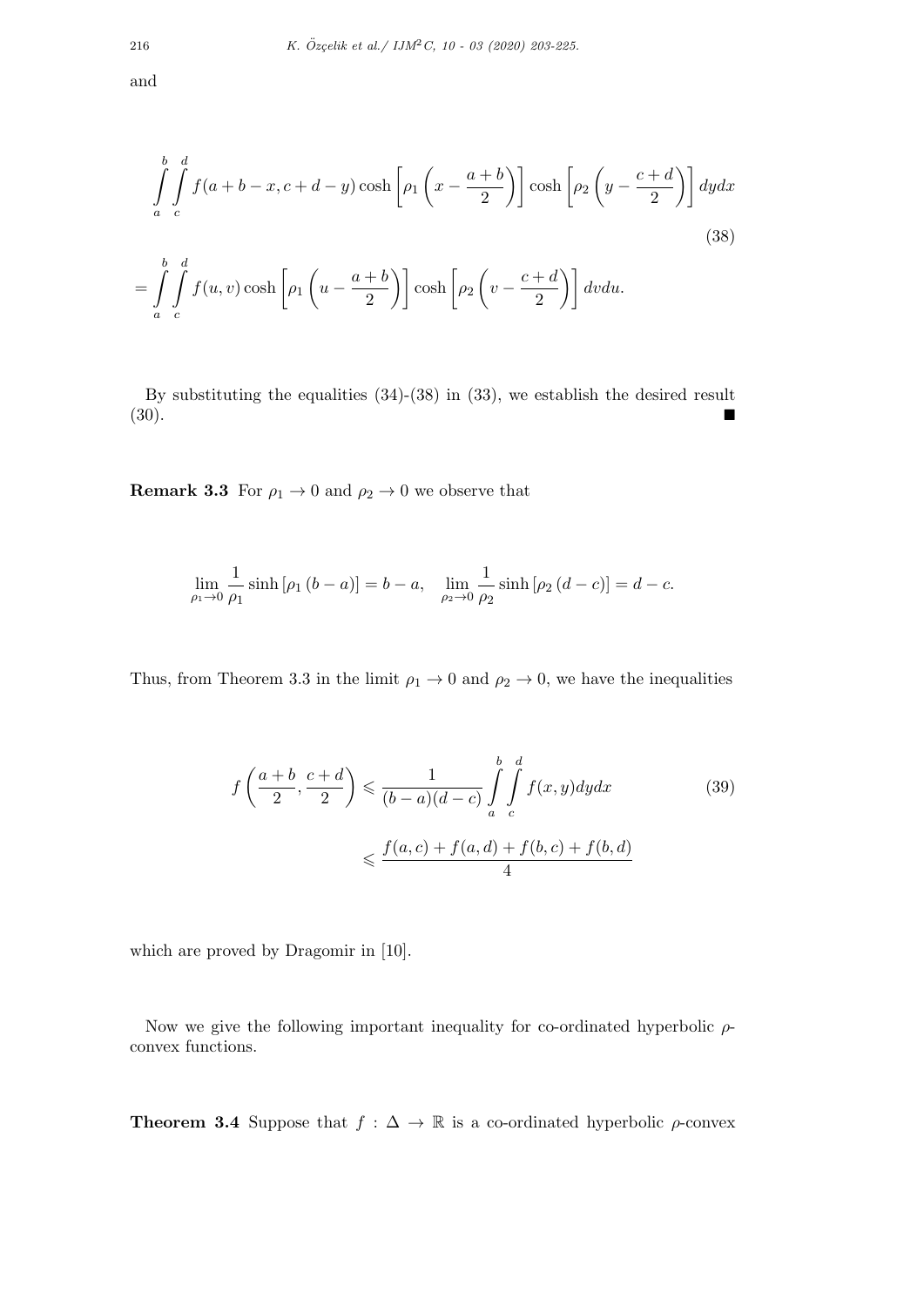function on  $\Delta$ . Then for for all  $(x, y) \in \Delta$ , we have the following inequalities

$$
\frac{4}{\rho_1 \rho_2} \sinh\left[\frac{\rho_1 (b-a)}{2}\right] \sinh\left[\frac{\rho_2 (d-c)}{2}\right] f\left(\frac{a+b}{2}, \frac{c+d}{2}\right)
$$
\n
$$
\leqslant \frac{1}{\rho_1} \sinh\left[\frac{\rho_1 (b-a)}{2}\right] \int_c^d f\left(\frac{a+b}{2}, y\right) dy + \frac{1}{\rho_2} \sinh\left[\frac{\rho_2 (d-c)}{2}\right] \int_a^b f\left(x, \frac{c+d}{2}\right) dx
$$
\n
$$
\leqslant \int_a^b \int_c^d f(x, y) dy dx
$$
\n
$$
\leqslant \frac{1}{a} \left[ \frac{1}{2} \tanh\left[\frac{\rho_2 (d-c)}{2}\right] \int_c^b [f(x, c) + f(x, d)] dx \right]
$$
\n(40)

$$
\leq \frac{1}{2} \left[ \frac{1}{\rho_2} \tanh\left[\frac{\rho_2(d-c)}{2}\right] \int_a \left[ f(x,c) + f(x,d) \right] dx \right]
$$
  
+ 
$$
\frac{1}{\rho_1} \tanh\left[\frac{\rho_1(b-a)}{2}\right] \int_c^d \left[ f(a,y) + f(b,y) \right] dy
$$
  

$$
\leq \tanh\left[\frac{\rho_1(b-a)}{2}\right] \tanh\left[\frac{\rho_2(d-c)}{2}\right] \frac{f(a,c) + f(a,d) + f(b,c) + f(b,d)}{\rho_1 \rho_2}.
$$

*Proof* Since  $f : \Delta = [a, b] \times [c, d] \rightarrow \mathbb{R}$  is hyperbolic *ρ*-convex on the co-ordinates on  $\Delta$ , it follows that the mapping  $g_x : [c, d] \to \mathbb{R}$ ,  $g_x(y) = f(x, y)$  is hyperbolic *ρ*-convex function on [*c, d*] for all  $x \in [a, b]$ . By Hermite-Hadamard inequality (6) for hyperbolic  $\rho$ -convex functions (see: [9]), we get:

$$
\frac{2}{\rho_2} g_x\left(\frac{c+d}{2}\right) \sinh\left[\frac{\rho_2(d-c)}{2}\right] \leqslant \int\limits_c^d g_x(y) dy \leqslant \frac{g_x(c)+g_x(d)}{\rho_2} \tanh\left[\frac{\rho_2(d-c)}{2}\right].
$$

That is,

$$
\frac{2}{\rho_2} f\left(x, \frac{c+d}{2}\right) \sinh\left[\frac{\rho_2(d-c)}{2}\right]
$$
\n
$$
\leqslant \int_c^d f(x, y) dy
$$
\n
$$
\leqslant \frac{f(x, c) + f(x, d)}{\rho_2} \tanh\left[\frac{\rho_2(d-c)}{2}\right].
$$
\n(41)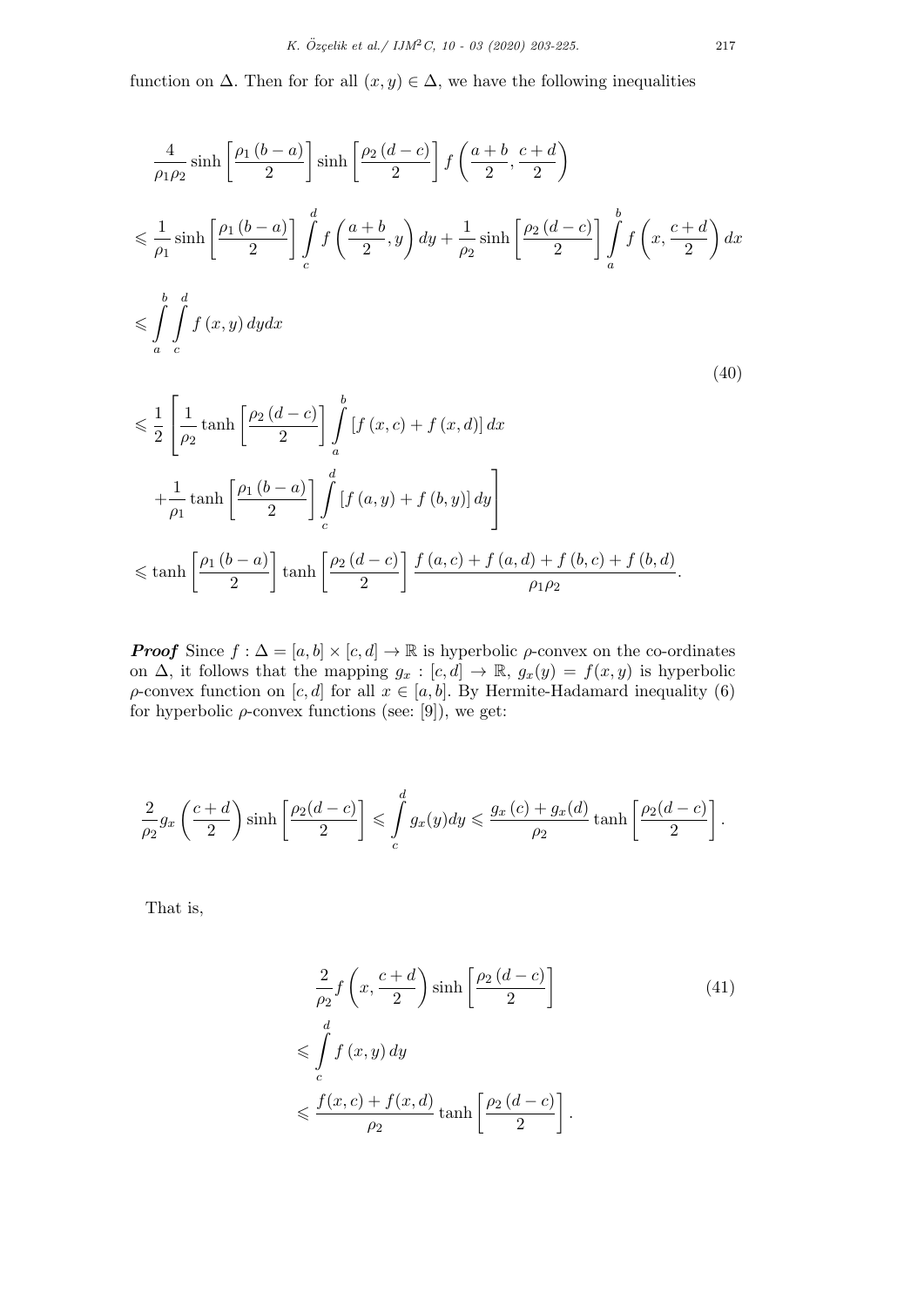Integrating the inequalities  $(41)$  with respect to  $x$  on  $[a, b]$ , we have

$$
\frac{2}{\rho_2} \sinh\left[\frac{\rho_2(d-c)}{2}\right] \int_a^b f\left(x, \frac{c+d}{2}\right) dx
$$
\n
$$
\leqslant \int_a^b \int_c^d f(x, y) dy dx
$$
\n
$$
\leqslant \frac{1}{\rho_2} \tanh\left[\frac{\rho_2(d-c)}{2}\right] \int_a^b \left[f(x, c) + f(x, d)\right] dx.
$$
\n(42)

By a similar argument applied for mapping  $g_y : [a, b] \to \mathbb{R}$ ,  $g_y := f(x, y)$ , we get

$$
\frac{2}{\rho_1} \sinh\left[\frac{\rho_1 (b-a)}{2}\right] \int_c^d f\left(\frac{a+b}{2}, y\right) dy
$$
\n
$$
\leqslant \int_a^b \int_c^d f(x, y) dy dx
$$
\n
$$
\leqslant \frac{1}{\rho_1} \tanh\left[\frac{\rho_1 (b-a)}{2}\right] \int_c^d \left[f(a, y) + f(b, y)\right] dy.
$$
\n(43)

Summing the inequalities (42) and (43), we obtain

$$
\frac{2}{\rho_1} \sinh\left[\frac{\rho_1 (b-a)}{2}\right] \int_c^d f\left(\frac{a+b}{2}, y\right) dy
$$
\n
$$
+\frac{2}{\rho_2} \sinh\left[\frac{\rho_2 (d-c)}{2}\right] \int_a^b \left[f(x, c) + f(x, d)\right] dx
$$
\n
$$
\leq 2 \int_a^b \int_c^d f(x, y) dy dx
$$
\n
$$
\leq \frac{1}{\rho_2} \tanh\left[\frac{\rho_2 (d-c)}{2}\right] \int_a^b \left[f(x, c) + f(x, d)\right] dx
$$
\n
$$
+\frac{1}{\rho_1} \tanh\left[\frac{\rho_1 (b-a)}{2}\right] \int_c^d \left[f(a, y) + f(b, y)\right] dy.
$$
\n(44)

If we divide  $(42)$  by 2, then we prove the second and third inequalities in  $(40)$ .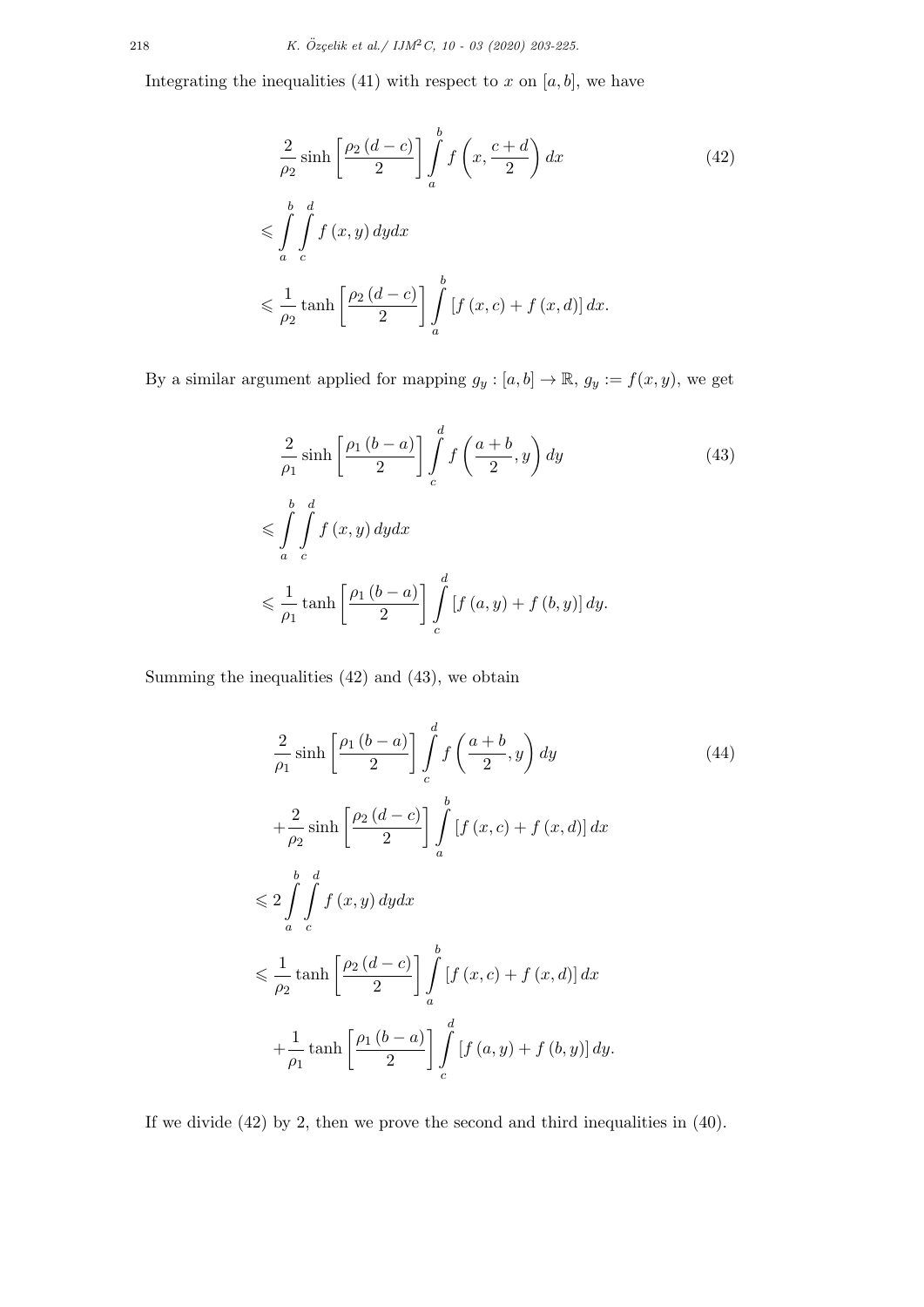By first inequality in (6), we have

$$
\frac{2}{\rho_1 \rho_2} \sinh\left[\frac{\rho_1 (b-a)}{2}\right] \sinh\left[\frac{\rho_2 (d-c)}{2}\right] f\left(\frac{a+b}{2}, \frac{c+d}{2}\right)
$$
  

$$
\leq \frac{1}{\rho_2} \sinh\left[\frac{\rho_2 (d-c)}{2}\right] \int_a^b f\left(x, \frac{c+d}{2}\right) dx
$$
 (45)

and

$$
\frac{2}{\rho_1 \rho_2} \sinh\left[\frac{\rho_1 (b-a)}{2}\right] \sinh\left[\frac{\rho_2 (d-c)}{2}\right] f\left(\frac{a+b}{2}, \frac{c+d}{2}\right)
$$
\n
$$
\leq \frac{1}{\rho_1} \sinh\left[\frac{\rho_1 (b-a)}{2}\right] \int_c^d f\left(\frac{a+b}{2}, y\right) dy. \tag{46}
$$

If we add the inequalities (45) and (46), then we have

$$
\frac{4}{\rho_1 \rho_2} \sinh\left[\frac{\rho_1 (b-a)}{2}\right] \sinh\left[\frac{\rho_2 (d-c)}{2}\right] f\left(\frac{a+b}{2}, \frac{c+d}{2}\right)
$$
\n
$$
\leq \frac{1}{\rho_1} \sinh\left[\frac{\rho_1 (b-a)}{2}\right] \int_c^d f\left(\frac{a+b}{2}, y\right) dy
$$
\n
$$
+\frac{1}{\rho_2} \sinh\left[\frac{\rho_2 (d-c)}{2}\right] \int_a^b f\left(x, \frac{c+d}{2}\right) dx
$$
\n(47)

which gives the first inequality in (40).

Finally, by the second inequality in (6), we can write

$$
\int_{a}^{b} f(x, c) dx \leq \frac{f(a, c) + f(b, c)}{\rho_1} \tanh\left[\frac{\rho_1(b-a)}{2}\right],
$$
\n(48)

$$
\int_{a}^{b} f(x, d) dx \leq \frac{f(a, d) + f(b, d)}{\rho_1} \tanh\left[\frac{\rho_1 (b-a)}{2}\right],
$$
\n(49)

$$
\int_{c}^{d} f\left(a, y\right) dy \leqslant \frac{f\left(a, c\right) + f\left(a, d\right)}{\rho_2} \tanh\left[\frac{\rho_2\left(d - c\right)}{2}\right],\tag{50}
$$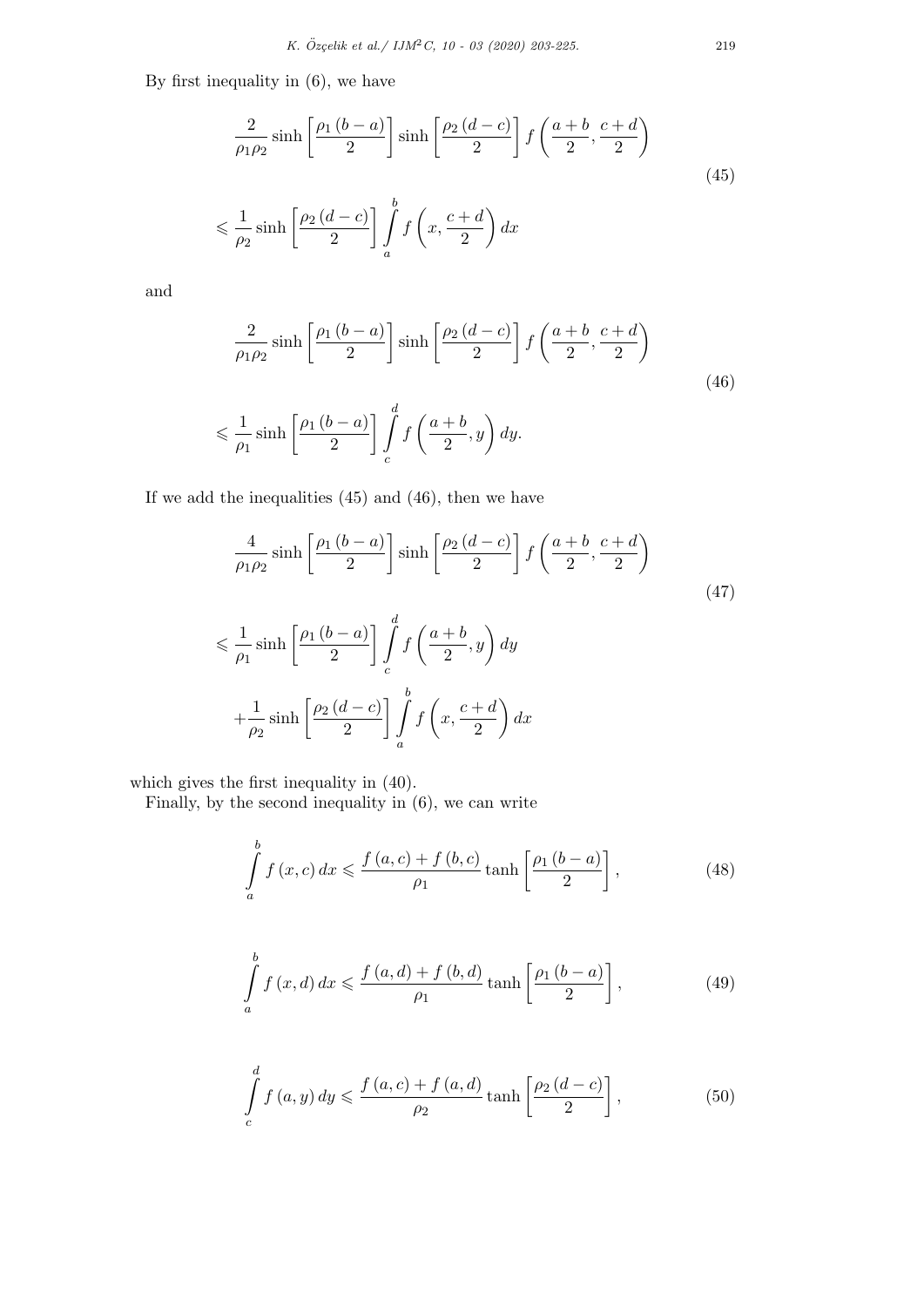and

$$
\int_{c}^{d} f\left(b, y\right) dy \leqslant \frac{f\left(b, c\right) + f\left(b, d\right)}{\rho_2} \tanh\left[\frac{\rho_2\left(d - c\right)}{2}\right].\tag{51}
$$

If we substitute the inequalities  $(48)-(51)$  in  $(44)$ , then we have

$$
\frac{1}{2} \left[ \frac{1}{\rho_2} \tanh\left[\frac{\rho_2(d-c)}{2}\right] \int_a^b \left[f(x,c) + f(x,d)\right] dx \right]
$$
\n
$$
+ \frac{1}{\rho_1} \tanh\left[\frac{\rho_1(b-a)}{2}\right] \int_c^d \left[f(a,y) + f(b,y)\right] dy \right]
$$
\n
$$
\leq \frac{1}{2} \left[ \frac{1}{\rho_2} \tanh\left[\frac{\rho_2(d-c)}{2}\right] \tanh\left[\frac{\rho_1(b-a)}{2}\right] \frac{f(a,c) + f(a,d) + f(b,c) + f(b,d)}{\rho_1 \rho_2} + \frac{1}{\rho_1} \tanh\left[\frac{\rho_1(b-a)}{2}\right] \tanh\left[\frac{\rho_2(d-c)}{2}\right] \frac{f(a,c) + f(a,d) + f(b,c) + f(b,d)}{\rho_1 \rho_2} \right]
$$
\n
$$
= \tanh\left[\frac{\rho_1(b-a)}{2}\right] \tanh\left[\frac{\rho_2(d-c)}{2}\right] \frac{f(a,c) + f(a,d) + f(b,c) + f(b,d)}{\rho_1 \rho_2}.
$$

This gives last inequality in  $(40)$ . The proof is completely completed.

**Remark 3.4** For  $\rho_1 \rightarrow 0$  and  $\rho_2 \rightarrow 0$  we observe that

$$
\lim_{\rho_1 \to 0} \frac{2}{\rho_1} \sinh\left[\frac{\rho_1 (b-a)}{2}\right] = b-a, \quad \lim_{\rho_2 \to 0} \frac{2}{\rho_2} \sinh\left[\frac{\rho_2 (d-c)}{2}\right] = d-c
$$

and

$$
\lim_{\rho_1 \to 0} \frac{1}{\rho_1} \tanh\left[\frac{\rho_1 (b-a)}{2}\right] = \frac{b-a}{2}, \quad \lim_{\rho_2 \to 0} \frac{1}{\rho_2} \tanh\left[\frac{\rho_2 (d-c)}{2}\right] = \frac{d-c}{2}.
$$

Thus, from Theorem 3.1 in the limit  $\rho_1 \rightarrow 0$  and  $\rho_2 \rightarrow 0$ , we have the inequalities (39).

**Theorem 3.5** Suppose that  $f : \Delta = [a.b] \times [c.d] \rightarrow \mathbb{R}$  is a co-ordinated hyperbolic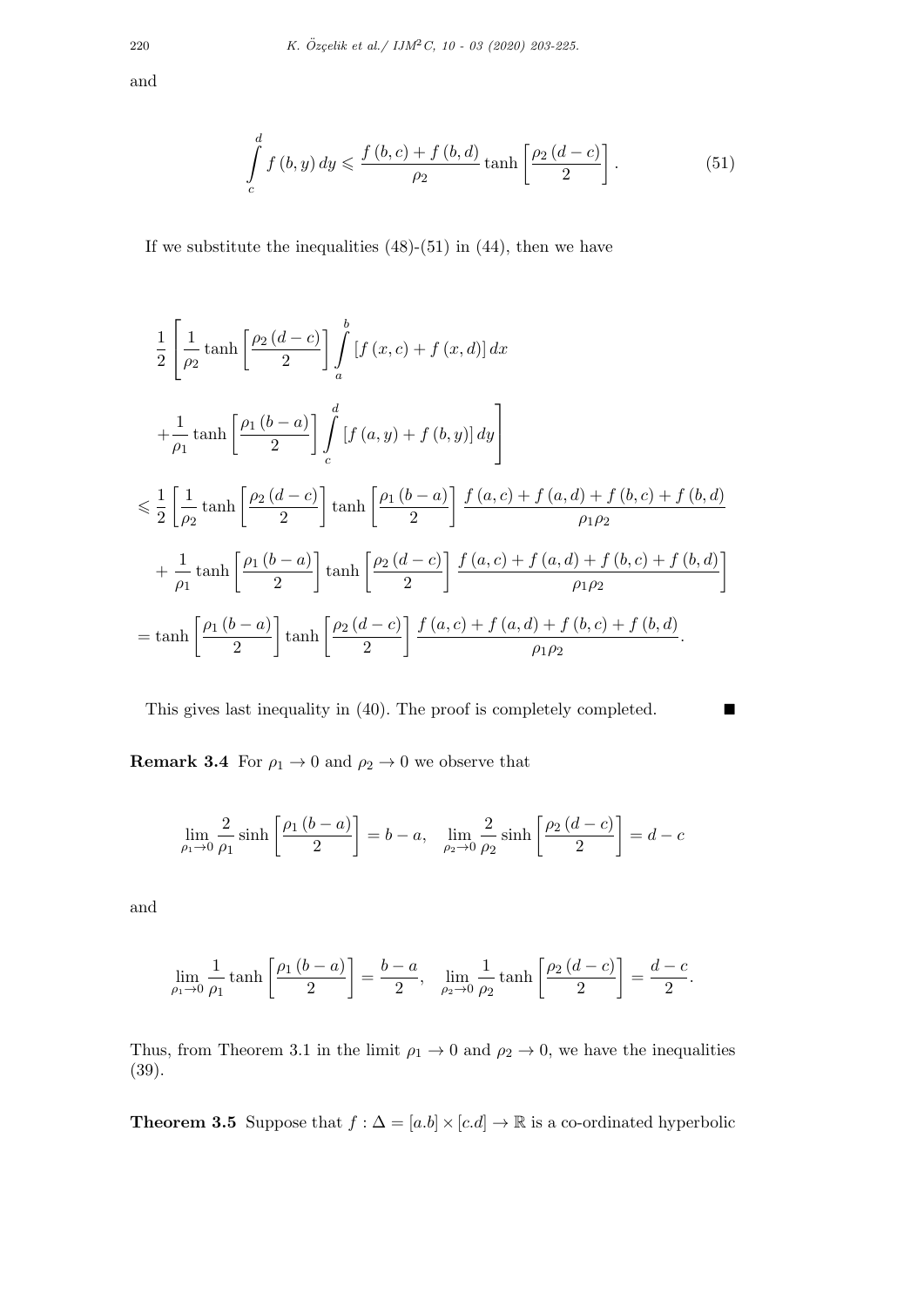*ρ*-convex function on  $\Delta$ . Then for all  $(x, y) \in \Delta$ , we have the following inequalities,

$$
f\left(\frac{a+b}{2}, \frac{c+d}{2}\right)
$$
  
\n
$$
\leq \frac{1}{2} \left[ \frac{1}{d-c} \int_{a}^{b} f\left(\frac{a+b}{2}, y\right) \sec\left[\rho_2\left(y - \frac{c+d}{2}\right)\right] dy + \frac{1}{b-a} \int_{a}^{b} f\left(x, \frac{c+d}{2}\right) \sec\left[\rho_1\left(x - \frac{a+b}{2}\right)\right] dx \right]
$$
  
\n
$$
\leq \frac{1}{(b-a)(d-c)} \int_{a}^{b} \int_{c}^{d} f(x, y) \sec\left[\rho_1\left(x - \frac{a+b}{2}\right)\right] \sec\left[\rho_2\left(y - \frac{c+d}{2}\right)\right] dy dx
$$
  
\n
$$
\leq \frac{1}{4} \sec\left[\frac{\rho_1(b-a)}{2}\right] \int_{c}^{d} \left[f(a, y) + (b, y)\right] \left[\rho_2\left(y - \frac{c+d}{2}\right)\right] dy + \frac{1}{4} \sec\left[\frac{\rho_2(d-c)}{2}\right] \int_{a}^{b} \left[f(x, c) + (x, d)\right] \sec\left[\rho_1\left(x - \frac{a+b}{2}\right)\right] dx
$$
  
\n
$$
\leq \frac{f(a, c) + f(a, d) + f(b, c) + f(b, d)}{4} \sec\left[\frac{\rho_1(b-a)}{2}\right] \sec\left[\frac{\rho_2(d-c)}{2}\right].
$$
 (11)

*Proof* Since  $f : \Delta \to \mathbb{R}$  is co-ordinated hyperbolic  $\rho$ -convex, by the inequality (7), we have

$$
f\left(\frac{a+b}{2},y\right) \leq \frac{1}{b-a} \int_{a}^{b} f(x,y) \sec\left[\rho_1\left(x - \frac{a+b}{2}\right)\right] dx \tag{53}
$$

$$
\leq \frac{f(a,y) + f(b,y)}{2} \sec\left[\frac{\rho_1\left(b-a\right)}{2}\right]
$$

and

$$
f\left(x, \frac{c+d}{2}\right) \leq \frac{1}{d-c} \int_{c}^{d} f(x, y) \sec\left[\rho_2\left(y - \frac{c+d}{2}\right)\right] dy \tag{54}
$$

$$
\leq \frac{f(x, c) + f(x, d)}{2} \sec\left[\frac{\rho_2\left(d-c\right)}{2}\right]
$$

multiplying the inequalities (53) and (54) by sec  $[\rho_2 (y - \frac{c+d}{2})]$  $\left[\frac{+d}{2}\right]$  and  $\left[\rho_1\left(x-\frac{a+b}{2}\right)\right]$  $\left(\frac{1+b}{2}\right)$  respectively, and integrating the resultant inequalities on  $[c, d]$  and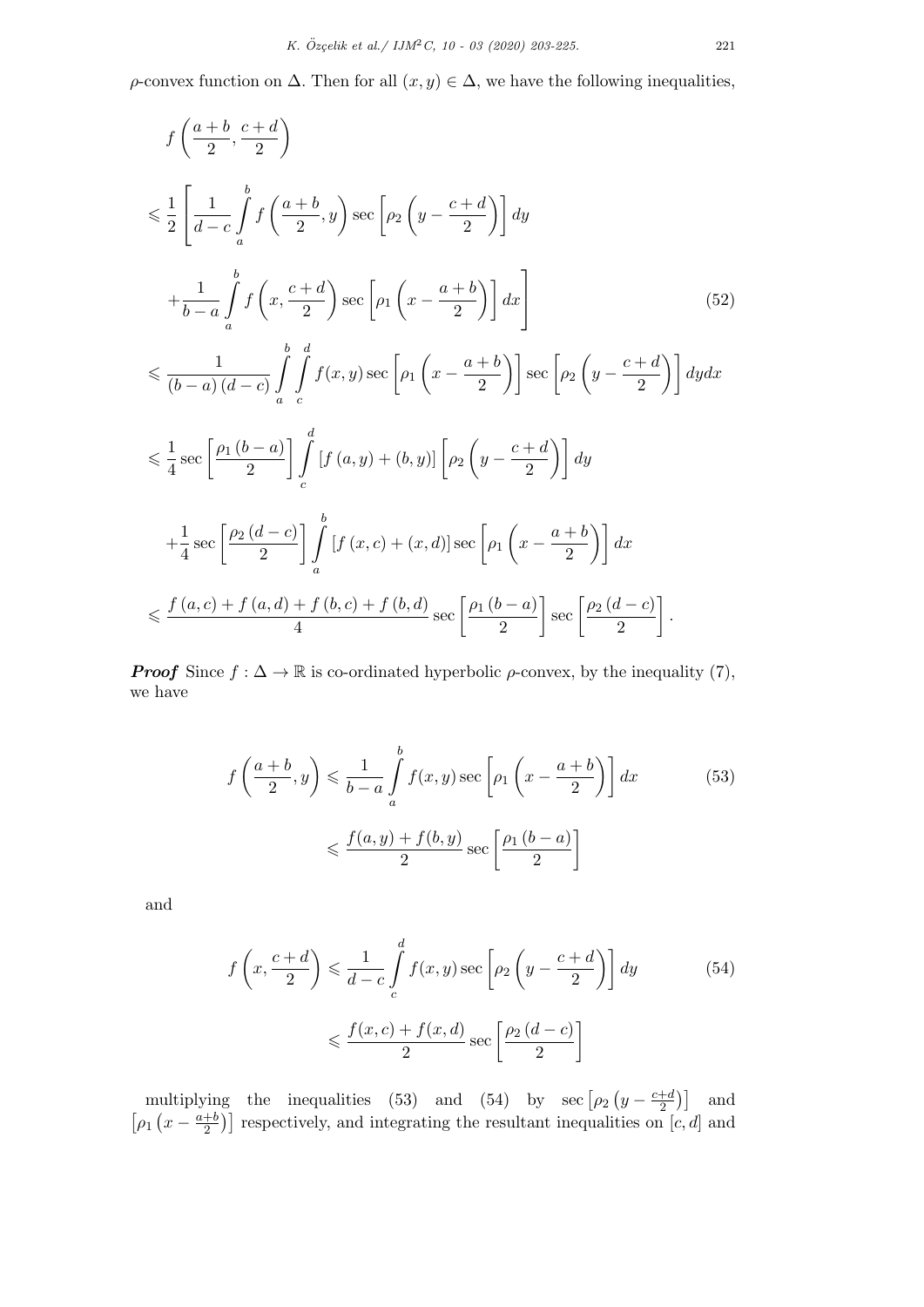[*a, b*] respectively, we obtain

$$
\int_{c}^{d} f\left(\frac{a+b}{2}, y\right) \sec\left[\rho_2\left(y - \frac{c+d}{2}\right)\right] dy
$$
\n
$$
\leq \frac{1}{b-a} \int_{a}^{b} \int_{c}^{d} f(x, y) \sec\left[\rho_1\left(x - \frac{a+b}{2}\right)\right] \sec\left[\rho_2\left(y - \frac{c+d}{2}\right)\right] dy dx \quad (55)
$$
\n
$$
\leq \frac{1}{2} \sec\left[\frac{\rho_1\left(b-a\right)}{2}\right] \int_{c}^{d} \left[f(a, y) + f(b, y)\right] \left[\rho_2\left(y - \frac{c+d}{2}\right)\right] dy
$$

and

$$
\int_{a}^{b} f\left(x, \frac{c+d}{2}\right) \sec\left[\rho_1\left(x - \frac{a+b}{2}\right)\right] dx
$$
\n
$$
\leq \frac{1}{d-c} \int_{a}^{b} \int_{c}^{d} f(x, y) \sec\left[\rho_2\left(y - \frac{c+d}{2}\right)\right] \sec\left[\rho_1\left(x - \frac{a+b}{2}\right)\right] dy dx \quad (56)
$$
\n
$$
\leq \frac{1}{2} \sec\left[\frac{\rho_2\left(d-c\right)}{2}\right] \int_{a}^{b} \left[f(x, c) + f(x, d)\right] \sec\rho_1\left(x - \frac{a+b}{2}\right) dx.
$$

By dividing the inequalities (55) and (56) by  $(b - a)$  and  $(d - c)$  respectively, then by adding the resultant inequalities, we obtain

$$
\frac{1}{2} \left[ \frac{1}{d-c} \int_{a}^{b} f\left(\frac{a+b}{2}, y\right) \sec\left[\rho_2\left(y - \frac{c+d}{2}\right)\right] dy
$$
\n
$$
+ \frac{1}{b-a} \int_{a}^{b} f\left(x, \frac{c+d}{2}\right) \sec\left[\rho_1\left(x - \frac{a+b}{2}\right)\right] dx \right]
$$
\n
$$
\leq \frac{1}{(b-a)(d-c)} \int_{a}^{b} \int_{c}^{d} f(x, y) \sec\left[\rho_1\left(x - \frac{a+b}{2}\right)\right] \sec\left[\rho_2\left(y - \frac{c+d}{2}\right)\right] dy dx
$$
\n
$$
\leq \frac{1}{4} \sec\left[\frac{\rho_1(b-a)}{2}\right] \int_{c}^{d} \left[f(a, y) + (b, y)\right] \left[\rho_2\left(y - \frac{c+d}{2}\right)\right] dy
$$
\n
$$
+ \frac{1}{4} \sec\left[\frac{\rho_2(d-c)}{2}\right] \int_{a}^{b} \left[f(x, c) + (x, d)\right] \sec\left[\rho_1\left(x - \frac{a+b}{2}\right)\right] dx
$$
\n(57)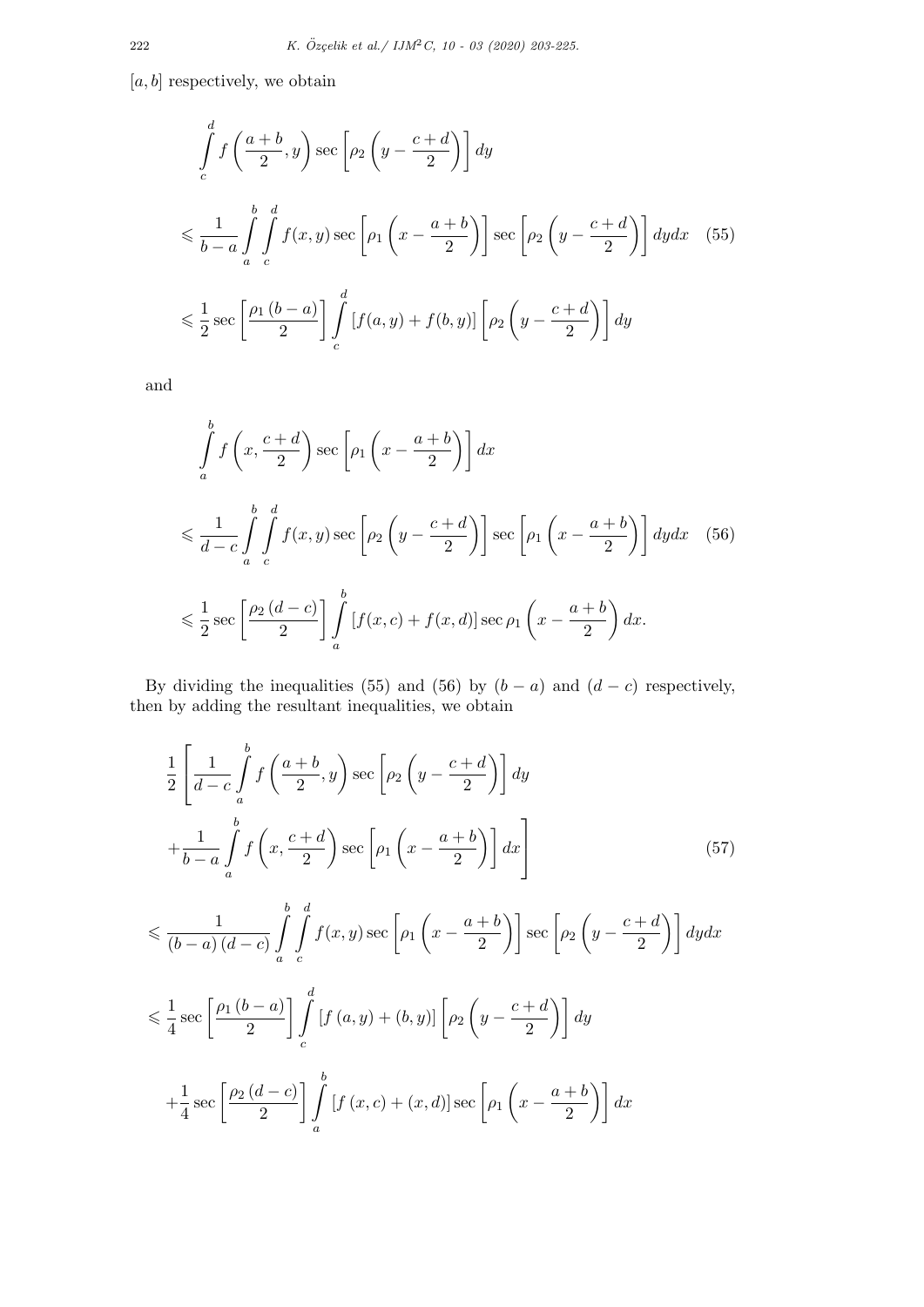the second and third inequalities in (52).

From the first inequality in (7), we have

$$
f\left(\frac{a+b}{2}, \frac{c+d}{2}\right) \leqslant \frac{1}{b-a} \int\limits_{a}^{b} f\left(x, \frac{c+d}{2}\right) \sec\left[\rho_1\left(x - \frac{a+b}{2}\right)\right] dx\tag{58}
$$

and

$$
f\left(\frac{a+b}{2}, \frac{c+d}{2}\right) \leq \frac{1}{d-c} \int_{c}^{d} f\left(\frac{a+b}{2}, y\right) \sec\left[\rho_2\left(y - \frac{c+d}{2}\right)\right] dy\tag{59}
$$

by summing the inequalities (58) and (59), we establish first inequality in (52). By using the second inequality in (7), we get

$$
\frac{1}{d-c} \int_{c}^{d} f(a, y) \sec \left[ \rho_2 \left( y - \frac{c+d}{2} \right) \right] dy
$$
  

$$
\leqslant \frac{f(a, c) + f(a, d)}{2} \sec \left[ \frac{\rho_2 (d-c)}{2} \right]
$$
(60)

$$
\frac{1}{d-c} \int_{c}^{d} f\left(b, y\right) \sec\left[\rho_2 \left(y - \frac{c+d}{2}\right)\right] dy
$$
\n
$$
\leqslant \frac{f\left(b, c\right) + f\left(b, d\right)}{2} \sec\left[\frac{\rho_2 \left(d - c\right)}{2}\right] \tag{61}
$$

$$
\frac{1}{b-a} \int_{a}^{b} f(x, c) \sec \left[ \rho_1 \left( x - \frac{a+b}{2} \right) \right] dx
$$
  

$$
\leqslant \frac{f(a, c) + f(a, d)}{2} \sec \left[ \frac{\rho_1 \left( b - a \right)}{2} \right]
$$
(62)

and

$$
\frac{1}{b-a} \int_{a}^{b} f(x, d) \sec \left[ \rho_1 \left( x - \frac{a+b}{2} \right) \right] dx
$$
  

$$
\leq \frac{f(a, d) + f(b, d)}{2} \sec \left[ \frac{\rho_1 (b-a)}{2} \right]
$$
(63)

If we substitute the inequalities  $(60)-(63)$  in  $(57)$  then we obtain the last inequality in  $(52)$ . The proof is completed.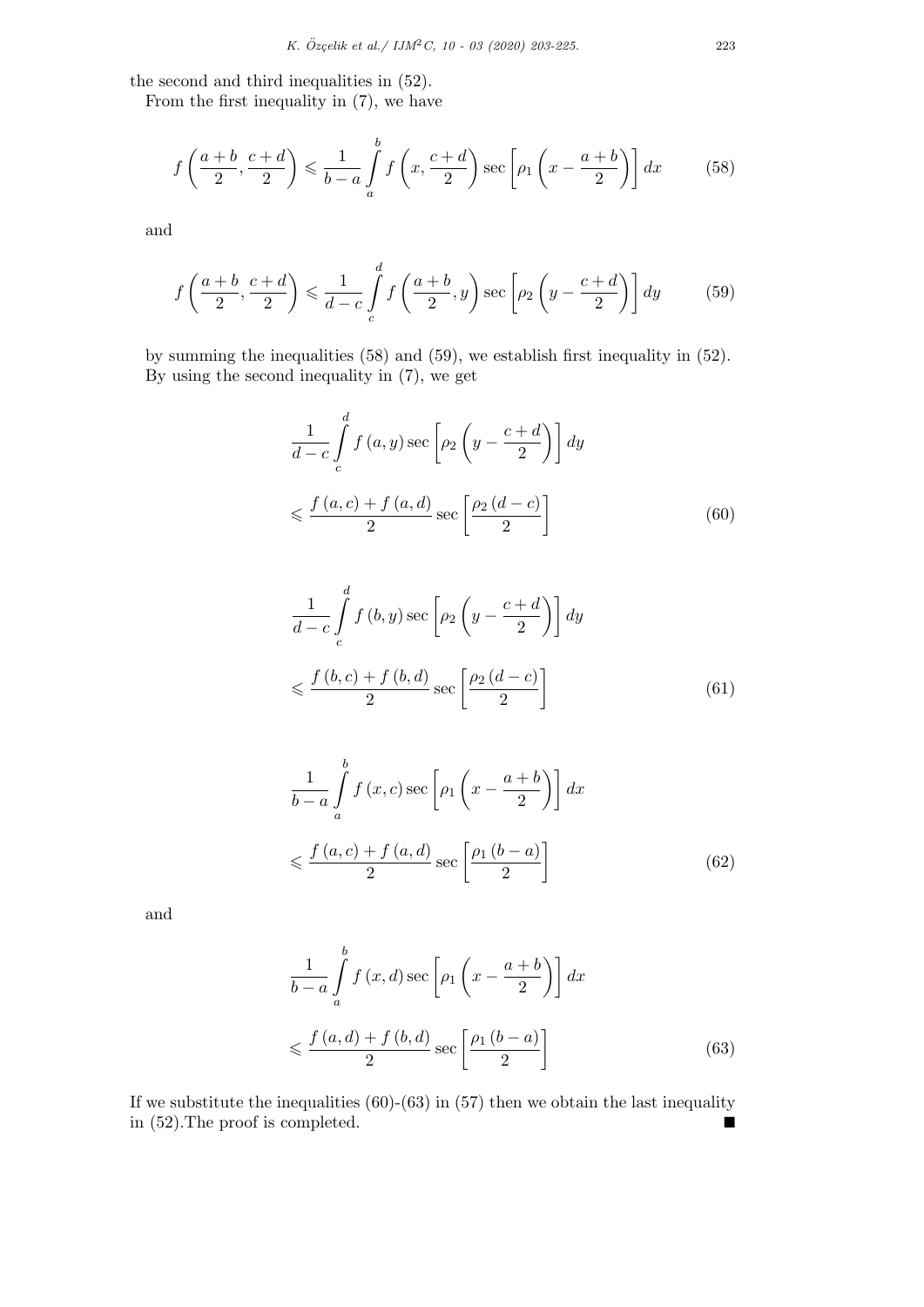**Remark 3.5** By choosing  $\rho_1 = 0$  and  $\rho_2 = 0$  Theorem 3.5, then the inequalities (52) reduce to the inequalities (3) obtained by Dragomir in [10].

### **4. Conclusions**

This paper introduced the co-ordinated hyperbolic *ρ*-convex functions. Using this concept, we presented some Hermite-Hadamard type inequalities which generalize some inequalities given earlier works. The next step in the research direction proposed here is to establish the weighted versions of the inequalities obtained in this paper.

#### **References**

- [1] A. Akkurt, M. Z. Sarikaya, H. Budak and H. Yildirim, On the Hadamard's type inequalities for co-ordinated convex functions via fractional integrals, Journal of King Saud University - Science, **29** (2017) 380-387.
- [2] T. Ali, M. A. Khan, A. Kilicman and Q. Din, On the refined Hermite-Hadamard inequalities, Mathematical Sciences & Applications E-Notes, **6 (1)** (2018) 85-92.
- [3] A. G. Azpeitia, Convex functions and the Hadamard inequality, Revista Colombiana de Matemticas, **28** (1994) 7-12.
- [4] M. K. Bakula, An improvement of the Hermite-Hadamard inequality for functions convex on the coordinates, Australian Journal of Mathematical Analysis and Applications, **11 (1)** (2014) 1-7.
- [5] F. Chen, A note on the Hermite-Hadamard inequality for convex functions on the co-ordinates, Journal of Mathematical Inequalities, **8 (4)** (2014) 915-923.
- [6] F. Chen, A note on Hermite-Hadamard inequalities for products of convex functions, Journal of Applied Mathematics, **2013** (2013), Article ID 935020.
- [7] F. Chen and S. Wu, Several complementary inequalities to inequalities of Hermite-Hadamard type for *s*-convex functions, Journal of Nonlinear Sciences and Applications, **9 (2)** (2016), 705-716.
- [8] S. S. Dragomir and C. E. M. Pearce, Selected Topics on Hermite-Hadamard Inequalities and Applications, RGMIA Monographs, Victoria University, (2000).
- [9] S. S. Dragomir, Some inequalities of Hermite-Hadamard type for hyperbolic *ρ*-convex functions, Preprint RGMIA Res. Rep. Coll. 21 (2018), Art 13.
- [10] S. S. Dragomir, On Hadamards inequality for convex functions on the co-ordinates in a rectangle from the plane, Taiwanese Journal of Mathematics, **5** (2001) 775-788.
- [11] S. S. Dragomir, Some inequalities of Fejer type for hyperbolic *ρ*-convex functions, Preprint RGMIA Res. Rep. Coll. 21 (2018), Art 14.
- [12] S. S. Dragomir, Some inequalities of Ostrowski and trapezoid type for hyperbolic *ρ*-convex functions, Preprint RGMIA Res. Rep. Coll. 21 (2018), Art 15.
- [13] S. S. Dragomir, Some inequalities of Jensen type for hyperbolic *ρ*-convex functions, Preprint RGMIA Res. Rep. Coll. 21 (2018), Art 17.
- [14] S. S. Dragomir and B. T. Torebek, Some Hermite-Hadamard type inequalities in the class of hyperbolic *ρ*-convex functions, arXiv preprint arXiv:1901.06634, 2019.
- [15] J. Hadamard, Etude sur les proprietes des fonctions entieres en particulier d'une fonction consideree par Riemann, Journal de Mathmatiques Pures et Appliques, **58** (1893) 171-215.
- [16] U. S. Kırmacı, M. K. Bakula, M. E. Özdemir and J. Pečarić, Hadamard-tpye inequalities for s-convex functions, Applied Mathematics and Computation, **193 (1)** (2007) 26-35.
- [17] M. A. Latif and M. Alomari, Hadamard-type inequalities for product two convex functions on the co-ordinetes, International Mathematical Forum, **4 (47)** (2009) 2327-2338.
- [18] M. A. Latif, S. S. Dragomir and E. Momoniat, Generalization of some Inequalities for differentiable co-ordinated convex functions with applications, Moroccan Journal of Pure and Applied Analysis, **2 (1)** (2016) 12-32.
- [19] LM. A. Latif and S. S. Dragomir, On some new inequalities for differentiable co-ordinated convex functions, Journal of Inequalities and Applications, **2012** (2012), doi:10.1186/1029-242X-2012-28.
- [20] M. E. Ozdemir, C. Yildiz and A. O. Akdemir, On the co-ordinated convex functions, Applied Mathematics & Information Sciences, **8 (3)** (2014) 1085-1091.
- [21] B. G. Pachpatte, On some inequalities for convex functions, RGMIA Res. Rep. Coll. 6 (E) (2003).
- [22] Z. Pavic, Improvements of the Hermite-Hadamard inequality, Journal of Inequalities and Applications (2015) 2015:222.
- [23] J. E. Pečarić, F. Proschan and Y. L. Tong, Convex Functions, Partial Orderings and Statistical Applications, Academic Press, Boston, (1992).
- [24] M. Z. Sarikaya, E. Set, M. E. Ozdemir and S. S. Dragomir, New some Hadamard's type inequalities for coordinated convex functions, Tamsui Oxford Journal of Information and Mathematical Sciences, **28 (2)** (2012) 137-152.
- [25] E. Set, M. E. Ozdemir and S. S. Dragomir, On the Hermite-Hadamard inequality and other integral ¨ inequalities involving two functions, J. Inequal. Appl. (2010) 9. Article ID 148102.
- [26] K. L. Tseng and S. R. Hwang, New Hermite-Hadamard inequalities and their applications, Filomat, 30(14), 2016, 3667-3680.. Simon Stevin, **20** (2013) 655-666.